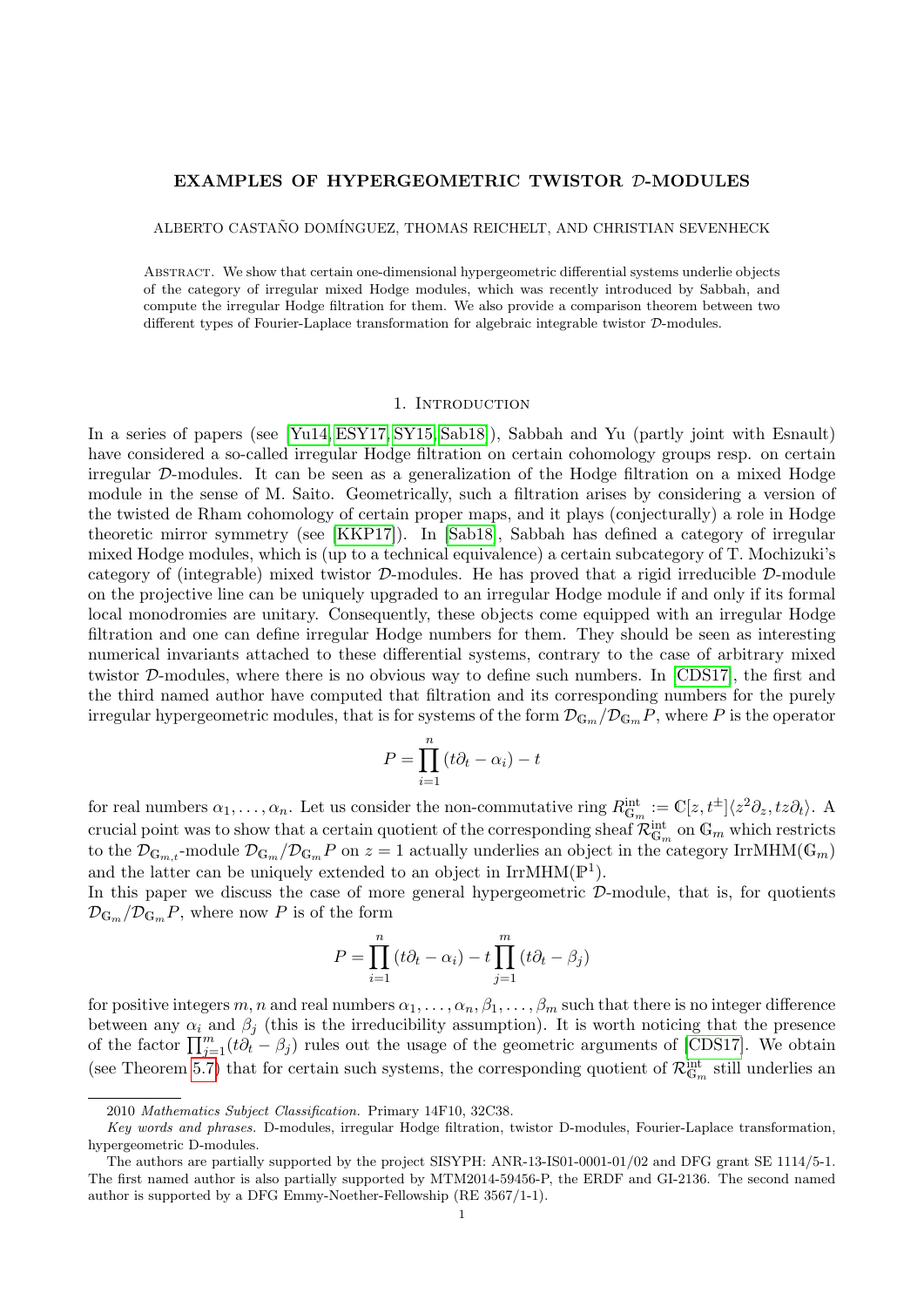object of IrrMHM( $\mathbb{G}_m$ ). As an application, we can completely determine the irregular Hodge filtration for all systems  $\mathcal{D}/\mathcal{D}P$  as above, where *n* is arbitrary and where  $m = 1$ .

The strategy of the proof (which is rather different from that of [\[CDS17\]](#page-19-2)) of the main theorem is to reduce these differential systems from (Fourier-Laplace transformed) A-hypergeometric D-modules (the so-called GKZ-systems of Gel'fand, Graev, Zelevinski and Kapranov, see [\[GGZ87\]](#page-19-3), [\[GZK89\]](#page-19-4)), but at the level of (algebraic, integrable, mixed) twistor D-modules. Notice that the paper [\[Moc15b\]](#page-20-3) also studies twistor structures on GKZ-systems, by considering twistor D-modules associated to meromorphic functions. We use instead a central result of [\[RS15\]](#page-20-4), where the Hodge filtration on certain GKZ-systems has been computed explicitly. Technically, the main point in our proof consists in showing that for an  $\mathcal{R}$ -module underlying an integrable mixed twistor  $\mathcal{D}$ -module on the affine space, the algebraic Fourier-Laplace transformation (which is defined very much the same as in the case of algebraic D-modules) coincides with the Fourier-Laplace transformation that can be defined inside the category MTM, or even IrrMHM. Along the way, we also obtain (see Theorem [4.7\)](#page-9-0) that an R-module version of the GKZ-D-module underlies an irregular Hodge module provided that the parameter  $\beta \in \mathbb{C}^d$  of this system satisfies a natural combinatorial condition. Notice that for the special case  $\beta = 0$ , this theorem can also be deduced from [\[Moc15b,](#page-20-3) Proposition 1.4.].

Our results give concrete representations for objects in the category MTM resp. IrrMHM, which usually are difficult to describe explicitly. We hope that a similar approach can be used to understand the irregular Hodge filtration for some higher dimensional analogues of the classical hypergeometric systems, also called Horn systems, which occur in the mirror symmetry picture for toric varieties.

Acknowledgements. We would like to thank Takuro Mochizuki for communicating the proof of Lemma [2.3](#page-3-0) to us. We would further like to thank Takuro Mochizuki and Claude Sabbah for their interest in our work and for many stimulating discussions. We are grateful to the participants of the workshop *Mixed Twistor D-modules* in Heidelberg in 2017 for their time and effort. We also thank the Max Planck Institute for Mathematics in the Sciences, where some part of the work presented here has been carried out.

# 2. SOME RESULTS ON  $\mathcal{R}$ - AND MIXED TWISTOR  $\mathcal{D}$ -MODULES

Let X be a complex manifold of dimension d. We denote by  $\mathscr{O}_X$  the sheaf of holomorphic functions and  $\mathscr{D}_X$  the sheaf of differential operators with holomorphic coefficients. Recall that  $\mathscr{D}_X$  is generated by the tangent sheaf  $\Theta_X$ . We put  $\mathscr{X} := \mathbb{A}^1_z \times X$ , where the subscript means that z is the canonical coordinate on  $\mathbb{A}^1$ . Denote by  $p_z : \mathscr{X} \to X$  the projection. We denote by  $\mathscr{R}_{\mathscr{X}}$  the sheaf of subalgebras of  $\mathscr{D}_{\mathscr{X}}$  generated by  $zp_z^* \Theta_X$  over  $\mathscr{O}_{\mathscr{X}}$  and by  $\mathscr{R}_{\mathscr{X}}^{\text{int}}$  the sheaf of subalgebras of  $\mathscr{D}_{\mathscr{X}}$  generated by  $zp_z^*\Theta_X$  and  $z^2\partial_z$  over  $\mathscr{O}_{\mathscr{X}}$ . In local coordinates  $x_1,\ldots,x_d$ , they are given by  $\mathscr{O}_{\mathscr{X}}\langle z\partial_{x_1},\ldots,z\partial_{x_d}\rangle$  and  $\mathscr{O}_{\mathscr{X}}\langle z^2\partial_z, z\partial_{x_1},\ldots,z\partial_{x_d}\rangle$ , respectively. We set  $\Omega^1_{\mathscr{X}}:=z^{-1}p_z^*\Omega^1_X$  as a subsheaf of  $p_z^*\Omega^1_X\otimes\mathscr{O}_{\mathscr{X}}(*\tilde{P}^1_X\otimes\mathscr{O}_{\mathscr{X}}(*\tilde{P}^1_X\otimes\mathscr{O}_{\mathscr{X}}(*\tilde{P}^1_X\otimes\mathscr{O}_{\mathscr{X}}(*\tilde{P}^1_X\otimes$  $(X)), \ \Omega^p_{\mathscr{X}} := \bigwedge^p \Omega^1_{\mathscr{X}} \text{ and } \omega_{\mathscr{X}} := \Omega^d_{\mathscr{X}}.$ 

Let  $f: X \to Y$  be a morphism of complex manifolds. We consider the transfer  $\mathscr{R}$ -modules, given by  $\mathscr{R}_{\mathscr{X}\to\mathscr{Y}} := \mathscr{O}_{\mathscr{X}} \otimes_{f^{-1}\mathscr{O}_{\mathscr{Y}}} f^{-1}\mathscr{R}_{\mathscr{Y}}$  and  $\mathscr{R}_{\mathscr{Y}\leftarrow\mathscr{X}} := \omega_{\mathscr{X}} \otimes \mathscr{R}_{\mathscr{X}\to\mathscr{Y}} \otimes f^{-1}\omega_{\mathscr{Y}}$ , being respectively a  $(\mathscr{R}_{\mathscr{X}}, f^{-1}\mathscr{R}_{\mathscr{Y}})$ -bimodule and a  $(f^{-1}\mathscr{R}_{\mathscr{Y}}, \mathscr{R}_{\mathscr{X}})$ -bimodule. We have the inverse image and direct image functors

<span id="page-1-0"></span>(1)  
\n
$$
f^+(\mathcal{N}) := \mathcal{R}_{\mathcal{X} \to \mathcal{Y}} \overset{\mathbf{L}}{\otimes}_{f^{-1}\mathcal{R}_{\mathcal{Y}}} f^{-1}\mathcal{N},
$$
\n
$$
f_+(\mathcal{M}) := \mathbf{R}f_*(\mathcal{R}_{\mathcal{Y} \leftarrow \mathcal{X}} \overset{\mathbf{L}}{\otimes}_{\mathcal{R}_{\mathcal{X}}} \mathcal{M}),
$$

between the bounded derived categories  $D^b(\mathscr{R}_{\mathscr{X}})$  and  $D^b(\mathscr{R}_{\mathscr{Y}})$ . If  $f: X \times Y \to Y$  is a projection and dim  $X = d$ , then  $f_+(\mathcal{M})$  is given by

$$
f_{+}(\mathcal{M}) = \mathbf{R} f_{*} \operatorname{DR}_{\mathscr{X} \times \mathscr{Y} / \mathscr{Y}}(\mathcal{M})[d],
$$

where DR $_{\mathscr{X} \times \mathscr{U} / \mathscr{U}}(\mathcal{M})$  is the relative de Rham complex with differential

$$
d(\eta \otimes m) = d\eta \otimes m + \sum_{i=1}^d \left(\frac{dx_i}{z} \wedge \eta\right) \otimes z \partial_{x_i} m,
$$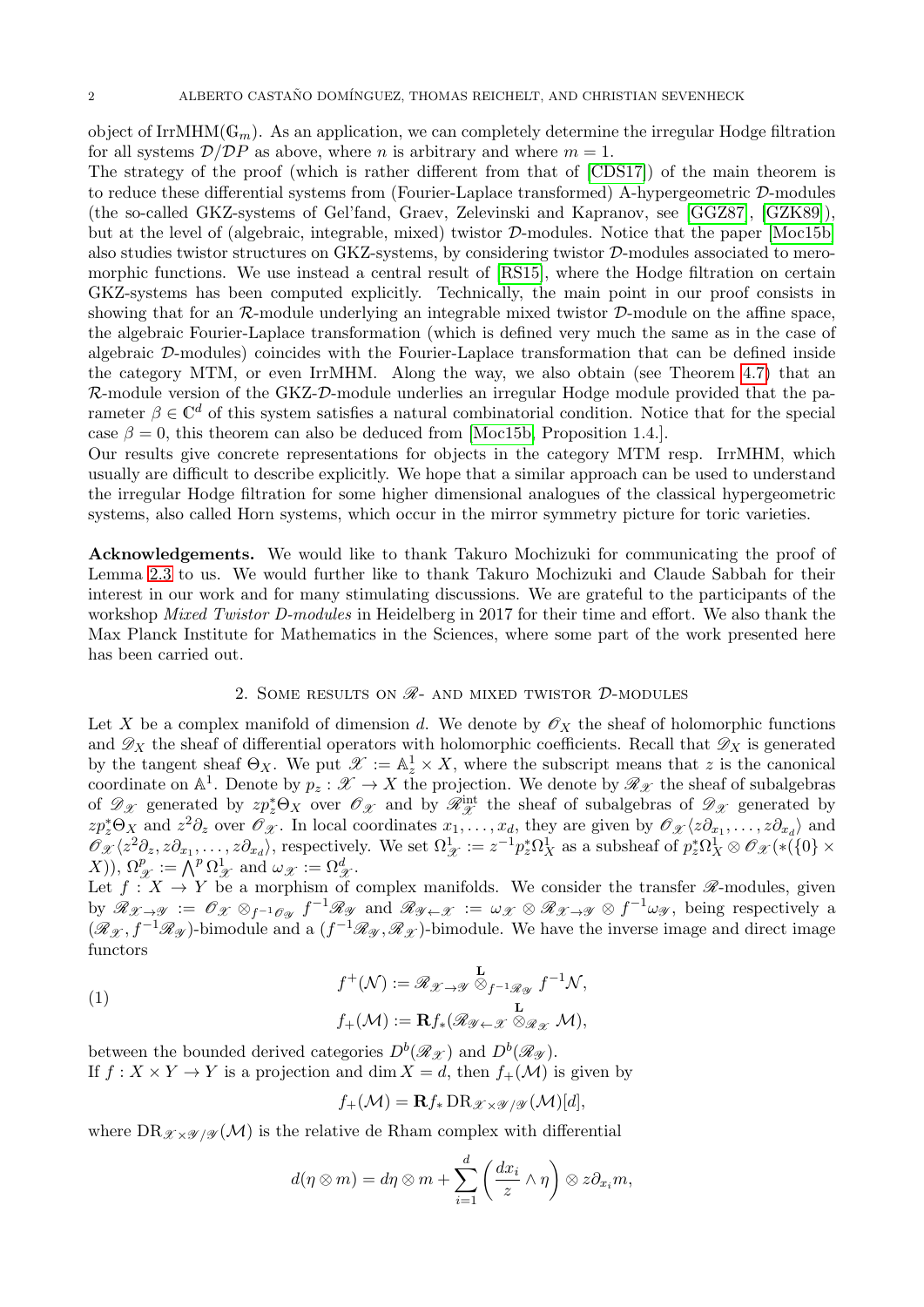the  $(x_i)_{1\leq i\leq d}$  being local coordinates on X.

Let  $\sigma$  :  $\overline{\mathbb{G}_{m,z}} \to \mathbb{G}_{m,z}$  be the automorphism  $z \mapsto -\overline{z}^{-1}$ . Set  $S := \{z \in \mathbb{A}_z^1 \mid |z| = 1\}$ . If  $\lambda \in S$ then  $\sigma(\lambda) = -\lambda$ . Let  $\mathcal{E}_{\mathbf{S}\times X}^{(d,d)}$  $\mathcal{S}_{S \times X/S,c}^{(d,d)}(V)$  be the space of  $C^{\infty}$ -sections of  $\Omega_{S \times X/S}^{d,d}$  over any open subset V of  $S \times X$  with compact support and  $C_c^0(S)$  the space of continous functions on S with compact support. The space of  $C^{\infty}(\mathbf{S})$ -linear maps  $\mathcal{E}_{\mathbf{S}\times Y}^{(n,n)}$  $S \times X/S,c(V) \to C_c^0(\mathbf{S})$  is denoted by  $\mathfrak{D}b_{\mathbf{S} \times X/\mathbf{S}}(V)$ . This gives rise to the sheaf  $\mathfrak{D}\mathfrak{b}_{S\times X/S}$ . The abelian category  $\mathscr{R}\text{-}\mathrm{Tri}(X)$  consists of triples  $\mathcal{T} = (\mathcal{M}_1, \mathcal{M}_2, C)$  where  $\mathcal{M}_1, \mathcal{M}_2$  are  $\mathscr{R}_{\mathscr{X}}$ -modules and  $C: \mathcal{M}_{1|{\mathbf{S}} \times X} \otimes \sigma^* \mathcal{M}_{2|{\mathbf{S}} \times X} \to \mathfrak{D} \mathfrak{b}_{{\mathbf{S}} \times X/{\mathbf{S}}}$  is a  $\mathscr{R}_{\mathscr{X}|{\mathbf{S}} \times X} \otimes \sigma^* \mathscr{R}_{\mathscr{X}|{\mathbf{S}} \times \mathscr{X}}$ linear morphism. If  $D \subset X$  is a hypersurface, one similarly defines a category  $\mathscr{R}\text{-Tri}(X, D)$  using  $\mathscr{R}_{\mathscr{X}}(*D) := \mathscr{R}_{\mathscr{X}} \otimes_{\mathscr{O}_{\mathscr{X}}} \mathscr{O}_{\mathscr{X}}(*({\mathbb A}^1_z \times D))$ -modules (cf. [\[Moc15a,](#page-19-5) § 2.1] for details).

Now let  $X := X_0 \times \mathbb{A}^1_t$  and let  $\Theta_X(\log X_0)$  be the sheaf of vector fields on X which are logarithmic along  $X_0$ . Let  $V_0\mathscr{R}_\mathscr{X}$  be the sheaf of sub-algebras in  $\mathscr{R}_\mathscr{X}$  which is generated by  $zp_z^*\Theta_X(\log X_0)$ . For  $z_0 \in \mathbb{A}_z^1$  we denote by  $\mathscr{X}^{(z_0)}$  a small neighborhood of  $\{z_0\} \times X$ . A coherent  $\mathscr{R}_{\mathscr{X}}$ -module is called strictly specializable along t at  $z_0$  if  $\mathcal{M}_{\mathcal{X}(z_0)}$  is equipped with an increasing and exhaustive filtration  $V_a^{(z_0)}(\mathcal{M}_{\vert \mathscr{X}^{(z_0)}})_{a \in \mathbb{R}}$  by coherent  $(V_0 \mathscr{R}_{\mathscr{X}})_{\vert \mathscr{X}^{(z_0)}}$ -modules satisfying certain conditions (cf. [\[Moc15a,](#page-19-5) §§ 2.1.2.1, 2.1.2.2]). This filtration is unique if it exists. M is called strictly specializable along t if it is strictly specializable along t for any  $z_0$ .

<span id="page-2-0"></span>Remark 2.1. If M is itself a coherent  $V_0\mathscr{R}_{\mathscr{X}}$ -module, then M is automatically specializable along t and the corresponding filtration  $V_a(\mathcal{M})$  exists globally and is trivial, i.e.  $V_a(\mathcal{M}) = V_b(\mathcal{M})$  for all  $a, b \in \mathbb{R}$ .

If M is a coherent  $\mathscr{R}_{\mathscr{X}}(*t)$ -module, we define similarly a filtration  $V_a^{(z_0)}(\mathcal{M}_{|\mathscr{X}^{(z_0)}})$  and the notion of strict specializability along t (cf. [\[Moc15a,](#page-19-5) § 3.1.1]). In this case we define the  $\mathscr{R}_{\mathscr{X}}$ -submodules  $\mathcal{M}[*t]$ resp.  $\mathcal{M} [!t]$  of  $\mathcal{M}$ , which are locally generated by  $V_0^{(z_0)} \mathcal{M}$  resp.  $V_{\leq 0}^{(z_0)} \mathcal{M}$ .

<span id="page-2-1"></span>Remark 2.2. If the coherent  $\mathcal{R}_{\mathcal{X}}(*t)$ -module M is itself  $V_0\mathcal{R}_{\mathcal{X}}$  coherent, then  $\mathcal{M}[[t]] = \mathcal{M}[*t]$  $\mathcal{M}(*t) = \mathcal{M}.$ 

Given an  $\mathcal{R}_{\mathcal{X}}(*t)$ -triple  $\mathcal{T} = (\mathcal{M}_1, \mathcal{M}_2, C)$  which is strictly specializable along t we can define

$$
\mathcal{T}[!t] := (\mathcal{M}_1[*t], \mathcal{M}_2[!t], C[!t]), \qquad \mathcal{T}[*t] := (\mathcal{M}_1[!t], \mathcal{M}_2[*t], C[*t])
$$

(cf. [\[Moc15a,](#page-19-5) Prop. 3.2.1] for details).

The category of filtered  $\mathscr{R}_{\mathscr{X}}$ -triples (i.e.  $\mathscr{R}_{\mathscr{X}}$ -triples equipped with a finite increasing filtration W) underlies the category  $\text{MTM}(X)$  of mixed twistor D-modules (cf. [\[Moc15a,](#page-19-5) Def. 7.2.1]). The full subcategory of objects  $\mathcal{T} \in \text{MTM}(X)$  satisfying  $\mathcal{T} = \mathcal{T}[*D]$  for some hypersurface  $D \subset X$  is denoted by  $\text{MTM}(X,[*D]).$ 

If X is a smooth, algebraic variety, we denote by  $X^{\text{an}}$  the corresponding complex manifold. Let  $\overline{X}$  be a smooth, complete, algebraic variety such that  $X \hookrightarrow \overline{X}$  is an open immersion and  $D := \overline{X} \setminus X$  is a hypersurface. We can define the category of (integrable) algebraic, mixed twistor  $\mathcal{D}$ -modules as

(2) 
$$
\mathrm{MTM}_{\mathrm{alg}}^{(\mathrm{int})}(X) := \mathrm{MTM}^{(\mathrm{int})}(\overline{X}^{\mathrm{an}}, [*D]).
$$

We remark that this definition is independent of the completion up to an equivalence of categories ([\[Moc15a,](#page-19-5) Lem. 14.1.3]).

Let  $f: X \to Y$  be a quasi-projective morphism of smooth, algebraic varieties. We take completions  $X \subset \overline{X}, Y \subset \overline{Y}$  as above, such that  $D_X := \overline{X} \setminus X$  and  $D_Y := \overline{Y} \setminus Y$  and we have a projective morphism  $\overline{f} : \overline{X} \to \overline{Y}$  which restricts to f. For  $\mathcal{T} \in \text{MTM}_{\text{alg}}(X)$ , corresponding to  $\overline{\mathcal{T}} \in \text{MTM}(\overline{X}, [*D_X])$ , we define

$$
f_*^i \mathcal{T} := \mathcal{H}^i \overline{f}_* \overline{\mathcal{T}},
$$

where  $f_*$  is the direct image functor for mixed twistor D-modules arising from the one for  $\mathscr{R}\text{-modules}$ depicted in [1.](#page-1-0)

If X is an algebraic variety, we denote by  $\mathcal{D}_X$  the sheaf of algebraic differential operators and by  $\mathcal{R}_{\mathscr{X}}$  the sheaf of z-differential operators, where here  $\mathscr{X} := \mathbb{A}_{z}^1 \times X$ . We define the inverse and direct image functor in the category of algebraic  $\mathcal{R}_{\mathscr{X}}$ -modules as in [1.](#page-1-0) Analogously to the construction of  $\mathcal{R}_{\mathscr{X}}$ , we can consider the projection  $p : \mathbb{P}^1 \times X \to X$ , and construct the sheaf of subalgebras of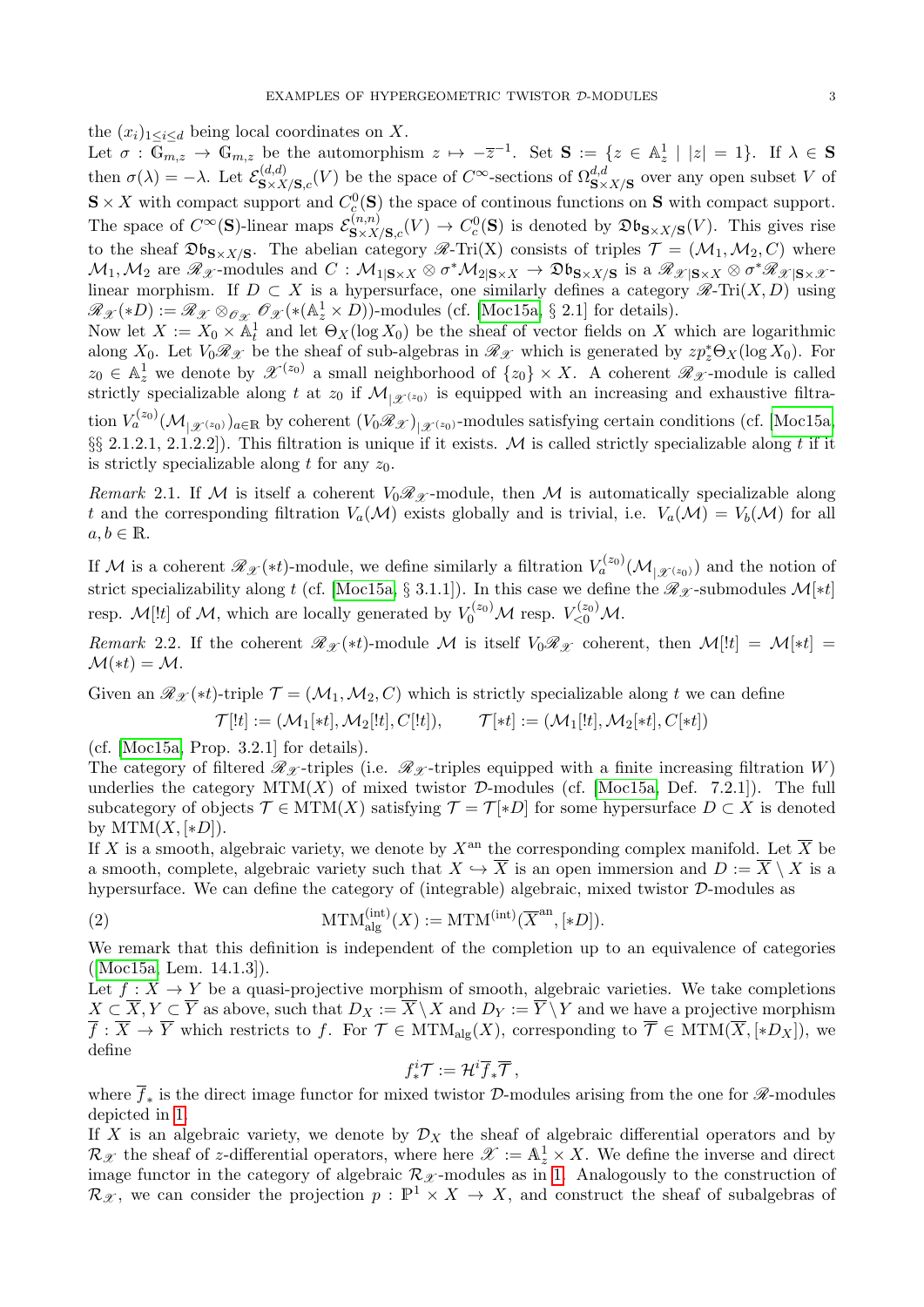$\mathcal{D}_{\mathbb{P}^1\times X}(*(\{\infty\}\times X))$  generated by  $z^2\partial_z$  and  $zp^*\Theta_X$  over  $\mathcal{O}_{\mathbb{P}^1\times X}$  (cf. [\[Moc15a,](#page-19-5) § 14.4.1.1]), which will be denoted by  $\mathcal{R}_{\mathbb{P}^1\times X}^{\text{int}}(*\infty)$ . In that sense, an algebraic integrable  $\mathcal{R}_{\mathscr{X}}$ -module gives rise to a unique  $\mathcal{R}^{\text{int}}_{\mathbb{P}^1\times X}(*\infty)$ -module (cf. [ibid., Thm. 14.4.8]).

The following Lemma, which will be needed later, is due to T. Mochizuki.

<span id="page-3-0"></span>**Lemma 2.3.** Given two good  $\mathcal{R}^{\text{int}}_{\mathbb{P}^1\times X}(*\infty)$ -modules  $\mathcal{P}_1, \mathcal{P}_2$  and an analytic isomorphism  $f: \mathcal{P}^{\text{an}}_1\to$  $\mathcal{P}_2^{\rm an},$  then f is induced by a unique algebraic isomorphism between  $\mathcal{P}_1$  and  $\mathcal{P}_2$ .

*Proof.* Take a coherent  $\mathcal{O}_{\mathbb{P}^1 \times X}$ -submodule  $\mathcal{N}_1 \subset \mathcal{P}_1$  such that  $\mathcal{R}_{\mathbb{P}^1 \times X}^{\text{int}}(*\infty) \otimes \mathcal{N}_1 \to \mathcal{P}_1$  is surjective and a coherent  $\mathcal{O}_{\mathbb{P}^1\times X}$ -module  $\mathcal{N}_2\subset \mathcal{P}_2$  such that both  $\mathcal{R}^{\text{int}}_{\mathbb{P}^1\times X}(*\infty)\otimes \mathcal{N}_2\to \mathcal{P}_2$  is surjective and  $f(\mathcal{N}_1^{\text{an}}) \subset \mathcal{N}_2^{\text{an}}$ . According to GAGA we have a morphism  $g: \mathcal{N}_1 \to \mathcal{N}_2$  which after analytification is equal to the morphism  $\mathcal{N}_1^{\text{an}} \to \mathcal{N}_2^{\text{an}}$  induced by f. Denote by  $\mathcal{K}_1$  the kernel of  $\mathcal{R}_{\mathbb{P}^1 \times X}^{\text{int}}(*\infty) \otimes \mathcal{N}_1 \to \mathcal{P}_1$ . This gives a morphism  $\mathcal{K}_1 \to \mathcal{P}_2$  which one obtains as the composition  $\mathcal{K}_1 \to \mathcal{R}^{\rm int}_{\mathbb{P}^1 \times X}(*\infty) \otimes \mathcal{N}_1 \xrightarrow{\varphi}$  $\mathcal{R}_{\mathbb{P}_1\times}^{\text{int}}(*\infty)\otimes\mathcal{N}_2\to\mathcal{P}_2$ , where  $\varphi$  is induced by g. Because the induced morphism  $(\mathcal{R}_{\mathbb{P}^1\times X}^{\text{int}}(*\infty)\otimes$  $N_1$ <sup>an</sup>  $\rightarrow$   $\mathcal{P}_2^{\text{an}}$  factors through  $\mathcal{P}_1^{\text{an}}$ , the induced morphism  $\mathcal{K}_1^{\text{an}} \rightarrow \mathcal{P}_2^{\text{an}}$  is 0. Hence, we obtain that  $\mathcal{K}_1 \to \mathcal{P}_2$  is 0, which means that  $\mathcal{R}_{\mathbb{P}^1 \times X}^{\text{int}}(*\infty) \otimes \mathcal{N}_1 \to \mathcal{P}_2$  factors through  $\mathcal{P}_1$ . This shows the existence. The uniqueness follows from [\[Ser56,](#page-20-5) Prop. 10].  $\Box$ 

Since an algebraic, integrable, mixed twistor  $\mathcal{D}$ -module on X gives rise to an analytic  $\mathscr{R}^{\rm int}_{\mathbb{P}^1\times X}(*\infty)$ module which underlies an algebraic  $\mathcal{R}_{\mathbb{P}^1\times X}^{\text{int}}(*\infty)$ -module by [\[Moc15a,](#page-19-5) Thm. 14.4.8], the Lemma above shows that we can define functors (up to canonical isomorphism)

For<sub>i</sub>: MTM<sup>int</sup><sub>alg</sub>
$$
(X)
$$
  $\longrightarrow$  Mod $(\mathcal{R}_{\mathcal{X}}^{\text{int}})$   
 $(\mathcal{M}_1, \mathcal{M}_2, C) \mapsto \mathcal{M}_i$  for  $i = 1, 2$ ,

which become faithful if we impose goodness.

3. Fourier transformation of twistor D-modules

In this section we define the Fourier-Laplace transformation in the categories of integrable R-modules and integrable, algebraic, mixed twistor D-modules, and we prove that these two transformations are compatible.

Consider the diagram



where  $p$  and  $q$  are the projections to the first and second factor respectively. Consider the function  $\varphi = \sum_{i=1}^{N} w_i \cdot \lambda_i$  on  $\mathbb{A}^N \times \widehat{\mathbb{A}}^N$ .

Let  $\mathcal{A}_{\text{aff}}^{\varphi/z}$  the  $\mathcal{R}_{\mathbb{A}^1 \times \mathbb{A}^N \times \widehat{\mathbb{A}}^N}$  module  $\mathcal{O}_{\mathbb{A}^1 \times \mathbb{A}^N \times \widehat{\mathbb{A}}^N}$  equipped with the z-connection  $zd + d\varphi$ , and consider the reduced divisor  $D := (\mathbb{P}^N \times \widehat{\mathbb{P}}^N) \setminus (\mathbb{A}^N \times \widehat{\mathbb{A}}^N)$ . Then  $\mathcal{A}^{\varphi/z}_* := j_* \mathcal{A}^{\varphi/z}_{\text{aff}}$  carries a natural structure of an  $\mathcal{R}_{\mathbb{A}^1\times\mathbb{P}^N\times\widehat{\mathbb{P}}^N}(*D)$ -module.

We denote by  $\mathcal{E}_{*}^{\varphi/z}$  the analytification of  $\mathcal{A}_{*}^{\varphi/z}$ , which is an  $\mathscr{R}_{A^1\times\mathbb{P}^N\times\widehat{\mathbb{P}}^N}(*D)$ -module.

<span id="page-3-1"></span>**Lemma 3.1.**  $\mathcal{E}_{*}^{\varphi/z}$  is strictly specializable along D and

$$
\mathcal{E}^{\varphi/z} := \mathcal{E}_*^{\varphi/z}[*D] = \mathcal{E}_*^{\varphi/z}.
$$

*Proof.* We denote the coordinates on  $\mathbb{P}^N \times \widehat{\mathbb{P}}^N$  by  $((w_0 : w_1 : \ldots : w_N), (\lambda_0 : \lambda_1 : \ldots : \lambda_N))$ , where the chart  $\mathbb{A}^N \times \widehat{\mathbb{A}}^N$  is embedded via the map  $j : (w_1, \ldots, w_N, \lambda_1, \ldots, \lambda_N) \mapsto ((1 : w_1, \ldots, w_N), (1 : \lambda_1 : \ldots :$  $(\lambda_N)$ ). By symmetry it is enough to prove the claim in the charts  $\{w_1 \neq 0, \lambda_0 \neq 0\}$ ,  $\{w_1 \neq 0, \lambda_1 \neq 0\}$ and  $\{w_1 \neq 0, \lambda_2 \neq 0\}$ . We will assume  $N \geq 2$  and consider the chart  $X := \{w_1 \neq 0, \lambda_2 \neq 0\};$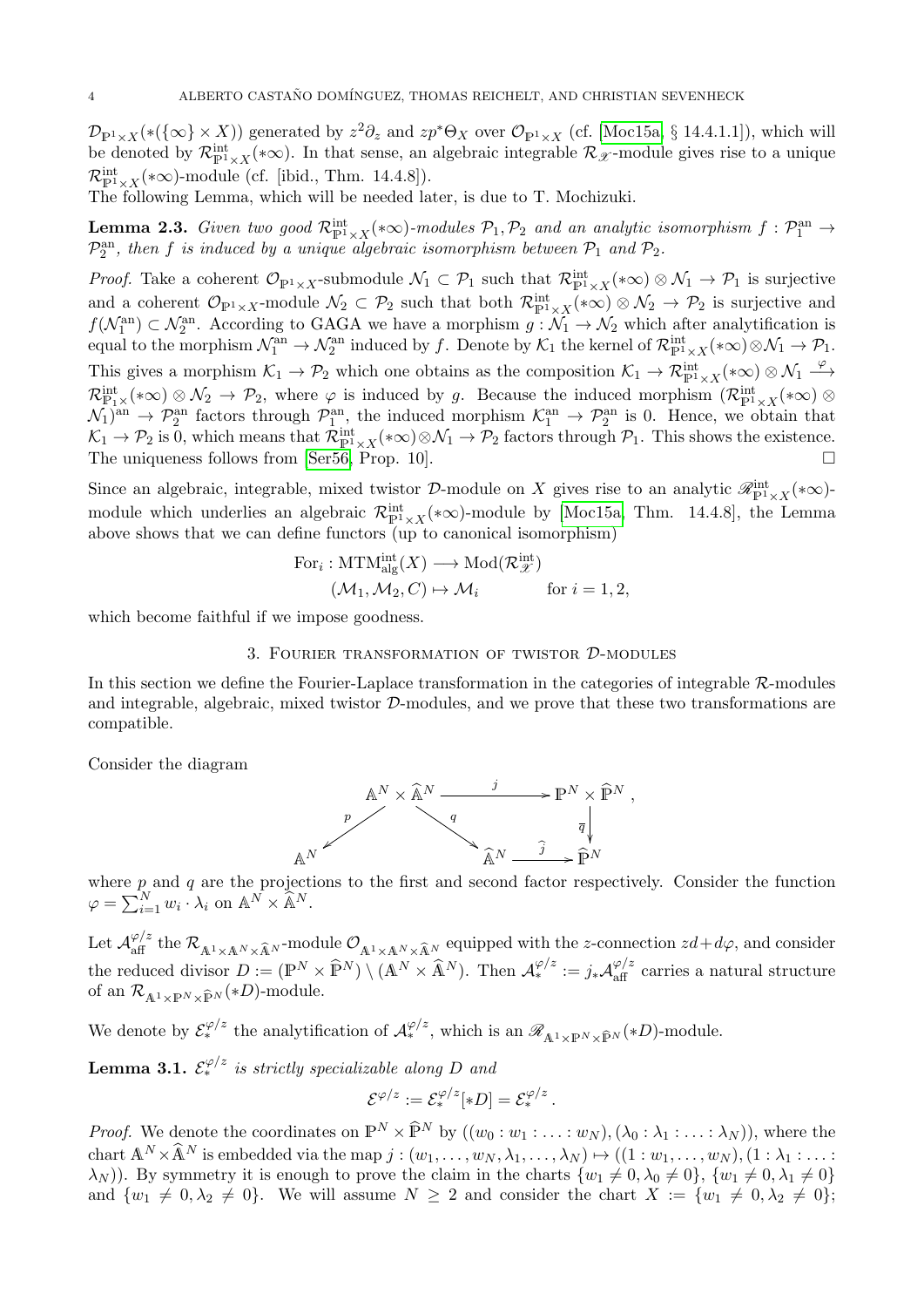the arguments with the other charts and when  $N = 1$  go similarly. The chart X is embedded as  $(x_1, \ldots, x_N, \mu_1, \ldots, \mu_N) \mapsto ((x_1 : 1 : x_2 \ldots : x_N), (\mu_1 : \mu_2 : 1 : \mu_3 : \ldots : \mu_N)),$  so that the map  $\varphi$  is given on X by  $\frac{1}{x_1\mu_1}(\mu_2 + x_2 + \sum_{i\geq 3} \mu_i x_i)$ . Set  $\mathscr{D}_X := \mathbb{A}^1 \times (D \cap X) = \mathbb{A}^1 \times \{x_1 \cdot \mu_1 = 0\}$ . The module  $(\mathcal{E}^{\varphi/z}_*)_{|X}$  is a cyclic  $\mathscr{R}_{\mathbb{A}^1\times X}(*\mathscr{D}_X)$ -module  $\mathscr{R}_{\mathbb{A}^1\times X}(*\mathscr{D}_X)/\mathscr{I}$ , where the left ideal  $\mathscr{I}$  is generated by

$$
z\partial_{x_1} + \frac{1}{x_1^2\mu_1}(\mu_2 + x_2 + \sum_{i\geq 3} \mu_i x_i), \qquad z\partial_{x_2} - \frac{1}{x_1\mu_1}, \qquad z\partial_{x_j} - \frac{\mu_j}{x_1\mu_1},
$$
  

$$
z\partial_{\mu_1} + \frac{1}{x_1\mu_1^2}(\mu_2 + x_2 + \sum_{i\geq 3} \mu_i x_i), \qquad z\partial_{\mu_2} - \frac{1}{x_1\mu_1}, \qquad z\mu_j - \frac{x_j}{x_1\mu_1},
$$

where  $j \geq 3$ . Consider the map  $i_g: X \to \mathbb{A}^1_t \times X$  given by

$$
(x_1,\ldots,x_N,\mu_1,\ldots,\mu_N)\mapsto (x_1\cdot\mu_1,x_1,\ldots,x_N,\mu_1,\ldots,\mu_N).
$$

The direct image  $i_{g,+}(\mathscr{R}_{\mathscr{X}}(*\mathscr{D}_X)/\mathscr{I})$  is a cyclic  $\mathscr{R}_{\mathbb{A}^1_t \times \mathscr{X}}(*({\mathbb{A}}^1_t \times \mathscr{D}_X))$ -module  $\mathscr{R}_{\mathbb{A}^1_t \times \mathscr{X}}(*({\mathbb{A}}^1_t \times \mathscr{D}_X))/\mathscr{J}'$ where  $\mathscr{J}'$  is generated by

$$
z\partial_{x_1} + \mu_1 z \partial_t + \frac{1}{x_1^2 \mu_1} (\mu_2 + x_2 + \sum_{i \ge 3} \mu_i x_i), \qquad z\partial_{x_2} - \frac{1}{x_1 \mu_1}, \qquad z\partial_{x_j} - \frac{\mu_j}{x_1 \mu_1},
$$
  

$$
z\partial_{\mu_1} + x_1 z \partial_t + \frac{1}{x_1 \mu_1^2} (\mu_2 + x_2 + \sum_{i \ge 3} \mu_i x_i), \qquad z\partial_{\mu_2} - \frac{1}{x_1 \mu_1}, \qquad z\partial_{\mu_j} - \frac{x_j}{x_1 \mu_1}, \qquad t - x_1 \mu_1,
$$

where  $j \ge 3$ . Define the cyclic  $\mathscr{R}_{\mathbb{A}^1_t \times \mathscr{X}}(*t)$ -module  $\mathscr{R}_{\mathbb{A}^1_t \times \mathscr{X}}(*t) / \mathscr{J}$  where  $\mathscr{J}$  is generated by

$$
z\partial_{x_1} + \mu_1 z \partial_t + \frac{\mu_1}{t^2} (\mu_2 + x_2 + \sum_{i \ge 3} \mu_i x_i), \qquad z\partial_{x_2} - \frac{1}{t}, \qquad z\partial_{x_j} - \frac{\mu_j}{t},
$$
  

$$
z\partial_{\mu_1} + x_1 z \partial_t + \frac{x_1}{t^2} (\mu_2 + x_2 + \sum_{i \ge 3} \mu_i x_i), \qquad z\partial_{\mu_2} - \frac{1}{t}, \qquad z\partial_{\mu_j} - \frac{x_j}{t}, \qquad t - x_1 \mu_1,
$$

where  $j \geq 3$ . Then we have the following  $\mathscr{R}_{\mathbb{A}_t^1 \times \mathscr{X}}$ -linear isomorphism

$$
\mathcal{R}_{\mathbb{A}^1_t \times \mathcal{X}}(\ast (\mathbb{A}^1_t \times \mathcal{D}_X))/\mathcal{J}' \longrightarrow \mathcal{R}_{\mathbb{A}^1_t \times \mathcal{X}}(\ast t)/\mathcal{J}
$$

$$
P \cdot \frac{1}{(x_1\mu_1)^k} \mapsto P \cdot \frac{1}{t^k}.
$$

Consider the V-filtration along  $t = 0$ . The relations  $\frac{1}{t^k} = (z \partial_{\mu_2})^k$ ,

$$
z\partial_t = -\frac{1}{t} \left( z\partial_{x_1} x_1 + \frac{1}{t} (\mu_2 + x_2 + \sum_{i \ge 3} \mu_i x_i) \right) = -z\partial_{x_1} x_1 z \partial_{\mu_2} - (\mu_2 + x_2 + \sum_{i \ge 3} \mu_i x_i)(z \partial_{\mu_2})^2
$$

and a straightforward induction over k for  $(z\partial_t)^k$  show that  $i_{g,+}(\mathscr{R}_{\mathscr{X}}(*\mathscr{D}_X)/\mathscr{J})$  is a cyclic, hence also coherent,  $V_0\mathscr{R}_{{\mathbb A}^1_t\times \mathscr{X}}$ -module. It follows from Remark [2.1](#page-2-0) that  $i_{g,+}(\mathscr{R}_\mathscr{X}(*\mathscr{D}_X)/\mathscr{J})=i_{g,+}(\mathscr{R}_\mathscr{X}(*\mathscr{D}_X)/\mathscr{J})[*t],$ and as a consequence, we are done by applying [\[Moc15a,](#page-19-5) § 3.3.1.1] and Remark [2.2.](#page-2-1)

 $\Box$ 

It follows from [\[SY15,](#page-20-1) Prop. 3.3] that  $\mathcal{E}^{\varphi/z}$  underlies an object  $\mathcal{T}^{\varphi/z} \in \text{MTM}_{\text{alg}}^{\text{int}}(\mathbb{A}^N \times \hat{\mathbb{A}}^N)$ . Let us notice that the preceding lemma, as well as the similar lemma [3.6](#page-6-0) below, are related to a more general statement in  $[Mod5b, Corollary 3.12]$  on mixed twistor  $D$ -modules associated to non-degenerate functions. However, in order to keep the paper self-contained, we prefer to give direct proofs here.

We will now define a Fourier-Laplace transformation for algebraic  $\mathcal{R}^{\text{int}}_{\mathbb{A}^1\times\mathbb{A}^N}$ -modules.

**Definition 3.2.** The Fourier-Laplace transformation functor from the category of algebraic  $\mathcal{R}^{\text{int}}_{A^1\times A^N}$ modules to the category of algebraic  $\mathcal{R}^{\text{int}}_{\mathbb{A}^1\times \widehat{\mathbb{A}}^N}$ -modules is defined as

$$
\widehat{\mathcal{M}}:=\mathrm{FL}(\mathcal{M}):=\mathcal{H}^0q_+\left((p^+\mathcal{M})\otimes \mathcal{A}_{\mathrm{aff}}^{\varphi/z}\right),
$$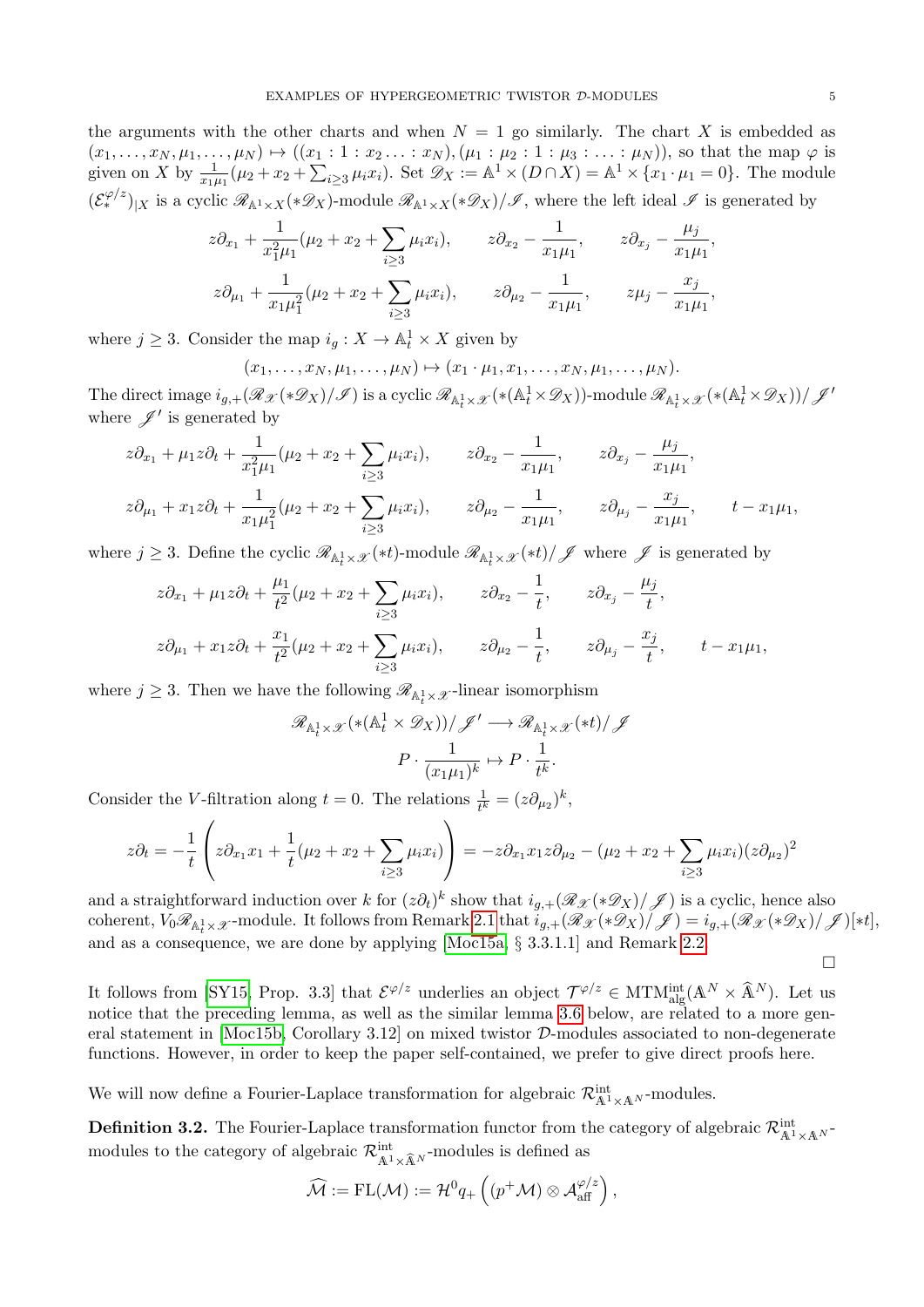for any  $\mathcal M$  in  $\mathrm{Mod}(\mathcal R_{\mathbb A^1\times\mathbb A^N}^{\mathrm{int}})$ .

<span id="page-5-1"></span>Remark 3.3. Let  $M := \Gamma(\mathbb{A}^1 \times \mathbb{A}^N, \mathcal{M})$  be the  $R_{\mathbb{A}^1 \times \mathbb{A}^N}^{\text{int}}$ -module of global sections of  $\mathcal{M}$ . The  $R_{\mathbb{A}^1 \times \widehat{\mathbb{A}}^N}^{\text{int}}$ module  $\widehat{M} := \Gamma(\mathbb{A}^1 \times \widehat{\mathbb{A}}^N, \widehat{\mathcal{M}})$  is isomorphic to M as a  $\mathbb{C}[z]$ -module and the full  $R_{\mathbb{A}^1 \times \widehat{\mathbb{A}}^N}^{\text{int}}$ -structure is given by

$$
\lambda_i \cdot m := -z \partial_{w_i} \cdot m, \qquad z \partial_{\lambda_i} \cdot m := w_i \cdot m \qquad \text{and} \qquad z^2 \partial_z \cdot m := \left( z^2 \partial_z - \sum_{i=1}^N z \partial_{w_i} w_i \right) \cdot m.
$$

On the other hand, there is a similar definiton of a Fourier-Laplace transformation in the category of algebraic  $\mathcal{D}_{\mathbf{A}^N}$ -modules (see e.g. [\[Rei14,](#page-20-6) Def. 1.2]) which we also denote by FL.

The Fourier-Laplace transformation for algebraic, integrable, mixed twistor D-modules is defined in the following way.

Definition 3.4. The Fourier-Laplace transformation in the category of algebraic, integrable mixed twistor  $D$ -modules on  $\mathbb{A}^N$  is defined by

$$
\mathrm{FL}_{\mathrm{MTM}}(\mathcal{M}):=\mathcal{H}^0q_*\left((p^*\mathcal{M})\otimes \mathcal{T}^{\varphi/z}\right),
$$

where  $\mathcal{M} \in \text{MTM}_{\text{alg}}^{\text{int}}(\mathbb{A}^N)$ .

Recall that for  $\mathcal{M} = (\mathcal{M}_1, \mathcal{M}_2, C) \in \text{MTM}_{\text{alg}}^{\text{int}}(X)$  we denote by For<sub>i</sub> the forgetful functors  $\text{For}_i(\mathcal{M}) =$  $\mathcal{M}_i$  for  $i = 1, 2$ .

<span id="page-5-0"></span>**Proposition 3.5.** Let  $\mathcal{M} \in \text{MTM}_{\text{alg}}^{\text{int}}(\mathbb{A}^N)$ . Then

 $\text{For}_1(\text{FL}_{\text{MTM}}(\mathcal{M})) = \text{FL}(\text{For}_1(\mathcal{M}))$  and  $\text{For}_2(\text{FL}_{\text{MTM}}(\mathcal{M})) = z^{-N} \text{FL}(\text{For}_2(\mathcal{M})).$ 

*Proof.* By [\[Moc15a,](#page-19-5) § 14.3.3.3] it is clear that For<sub>i</sub> almost commutes with  $p^*$ , more precisely we have

 $\text{For}_1(p^*(\mathcal{M})) = z^N p^+(\text{For}_1(\mathcal{M}))$  and  $\text{For}_2(p^*(\mathcal{M})) = p^+(\text{For}_2(\mathcal{M})).$ 

Then it is enough to prove for  $\mathcal{N} \in \text{MTM}_{\text{alg}}^{\text{int}}(\mathbb{A}^N \times \widehat{\mathbb{A}}^N)$  that  $q_+(\text{For}_i(\mathcal{N}) \otimes \mathcal{A}_{\text{aff}}^{\varphi/z}) \cong \text{For}_i(q_*(\mathcal{N} \otimes \mathcal{T}^{\varphi/z}))$ . We have

$$
\widehat{j}_{+}q_{+}\left(\text{For}_{i}(\mathcal{N})\otimes\mathcal{A}_{\text{aff}}^{\varphi/z}\right)\cong\overline{q}_{+}j_{+}\left(\text{For}_{i}(\mathcal{N})\otimes\mathcal{A}_{\text{aff}}^{\varphi/z}\right)\cong\overline{q}_{+}j_{*}\left(\text{For}_{i}(\mathcal{N})\otimes\mathcal{A}_{\text{aff}}^{\varphi/z}\right)
$$

$$
\cong\mathbf{R}\overline{q}_{*}\,\text{DR}_{\mathbb{P}^{N}\times\widehat{\mathbb{P}}^{N}}\,j_{*}\left(\text{For}_{i}(\mathcal{N})\otimes\mathcal{A}_{\text{aff}}^{\varphi/z}\right).
$$

Since  $\mathcal{N}, \mathcal{T}^{\varphi/z} \in \text{MTM}_{\text{alg}}^{\text{int}}(\mathbb{A}^N \times \widehat{\mathbb{A}}^N)$ , there exist mixed twistor  $\mathcal{D}\text{-modules } \overline{\mathcal{N}}, \overline{\mathcal{T}}^{\varphi/z} \in \text{MTM}^{\text{int}}(\mathbb{P}^N \times \mathbb{P}^N)$  $\widehat{\mathbb{P}}^N$ , [\*D]) whose underlying  $\mathscr{R}$ -modules are (after stupid localization along D) analytifications of the  $j_* \text{For}_i(\mathcal{N})$  and  $j_* \mathcal{A}_{\text{aff}}^{\varphi/z}$ . Hence

$$
\left(j_*\left(\mathrm{For}_i(\mathcal{N})\otimes \mathcal{A}_{\mathrm{aff}}^{\varphi/z}\right)\right)^{\mathrm{an}}\cong \mathrm{For}_i\left(\overline{\mathcal{N}}\otimes\overline{\mathcal{T}}^{\varphi/z}\right)(*D)\cong \mathrm{For}_i\left(\overline{\mathcal{N}}\otimes\overline{\mathcal{T}}^{\varphi/z}\right),
$$

where the last equation follows from Lemma [3.1.](#page-3-1) We therefore get

$$
\left(\widehat{j}_{+}p_{+}\left(\text{For}_{i}(\mathcal{N})\otimes\mathcal{A}_{\text{aff}}^{\varphi/z}\right)\right)^{\text{an}}\cong\mathbf{R}\overline{q}_{*}\,\text{DR}_{\mathbb{P}^{N}\times\widehat{\mathbb{P}}^{N}}^{\text{an}}\left(j_{*}\left(\text{For}_{i}(\mathcal{N})\otimes\mathcal{A}_{\text{aff}}^{\varphi/z}\right)\right)^{\text{an}}\cong\mathbf{R}\overline{q}_{*}\,\text{DR}_{\mathbb{P}^{N}\times\widehat{\mathbb{P}}^{N}}^{\text{an}}\,\text{For}_{i}\left(\overline{\mathcal{N}}\otimes\overline{\mathcal{T}}^{\varphi/z}\right)\cong\text{For}_{i}\left(\overline{q}_{*}\left(\overline{\mathcal{N}}\otimes\overline{\mathcal{T}}^{\varphi/z}\right)\right).
$$

The claim follows now from Lemma [2.3,](#page-3-0) noting that the goodness is a consequence of Lemma [3.1](#page-3-1) and [\[Moc15a,](#page-19-5) Thm. 14.4.15].  $\square$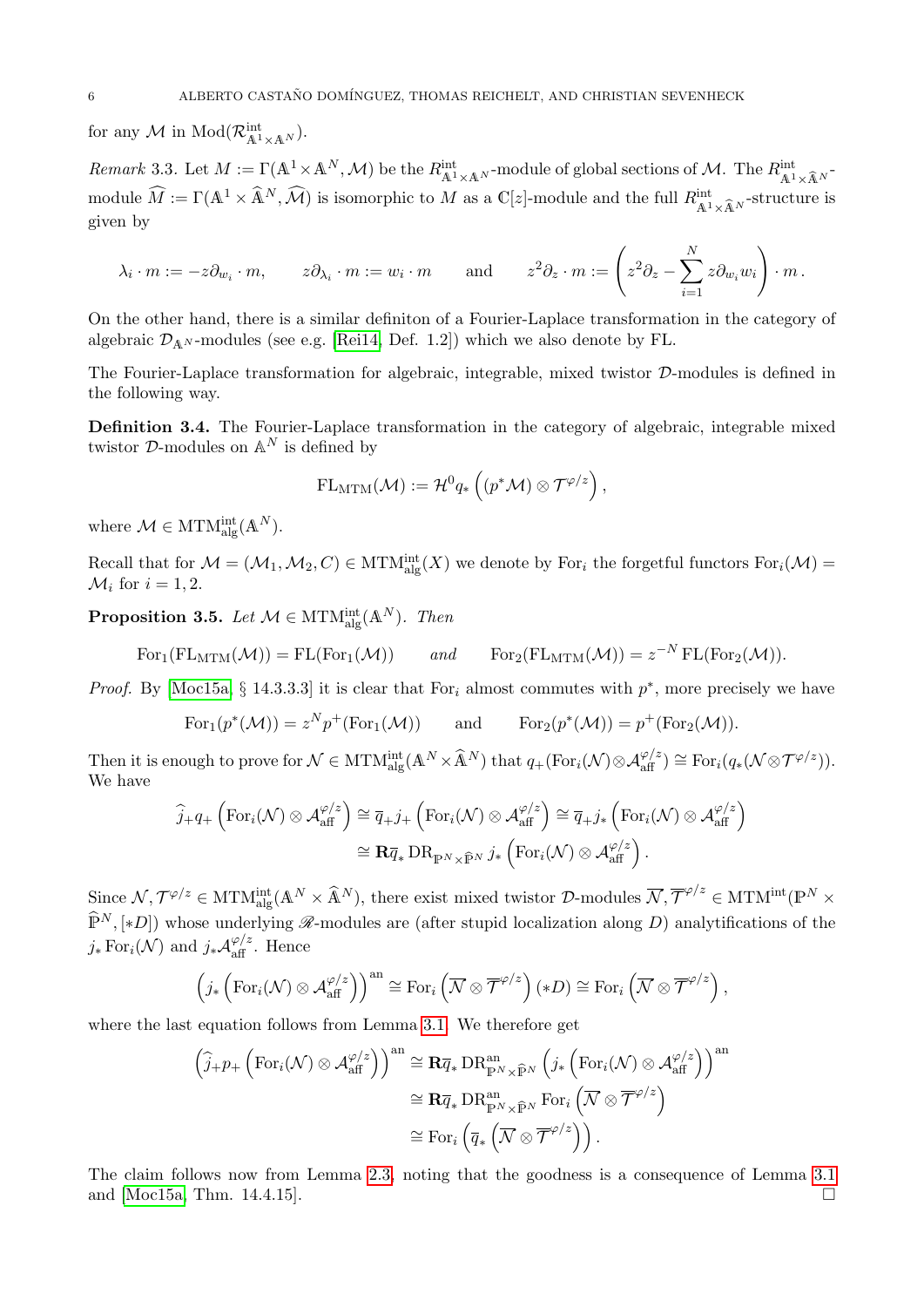We have the following variant, which will be used in the next section. Consider the diagram



and let  $\psi := w_1 \cdot t + w_2 + \ldots + w_N$ .

Similarly as above we define the  $\mathcal{R}_{\mathbb{A}^1 \times \mathbb{A}^N \times \mathbb{G}_m}$ -module  $\mathcal{A}_{\text{aff}}^{\psi/z}$ , being  $\mathcal{O}_{\mathbb{A}^1 \times \mathbb{A}^N \times \mathbb{G}_m}$  endowed with the zconnection  $zd + d\psi$ . As in the other case, we can consider the divisor  $H := (\mathbb{P}^N \times \mathbb{P}^1) \setminus (\mathbb{A}^N \times \mathbb{G}_m)$  and obtain the  $\mathcal{R}_{\mathbb{A}^1 \times \mathbb{P}^N \times \mathbb{P}^1}(*H)$ -module  $\mathcal{A}_*^{\psi/z} := j_* \mathcal{A}_{\text{aff}}^{\psi/z}$ . In the same vein as before, we will denote by  $\mathcal{E}_{*}^{\psi/z}$  the  $\mathscr{R}_{A^{1}\times\mathbb{P}^{N}\times\mathbb{P}^{1}}(*H)$ -module being the analytification of  $\mathcal{A}_{*}^{\psi/z}$ . The following Lemma is similar to Lemma [3.1.](#page-3-1)

<span id="page-6-0"></span>**Lemma 3.6.**  $\mathcal{E}_{*}^{\psi/z}$  is strictly specializable along H and

$$
\mathcal{E}^{\psi/z}:=\mathcal{E}_*^{\psi/z}[*H]=\mathcal{E}_*^{\psi/z}.
$$

*Proof.* We denote the coordinates on  $\mathbb{P}^N \times \mathbb{P}^1$  by  $((w_0:w_1:w_1:w_1:w_N),(u:t))$ , where the chart  $\mathbb{A}^N\times\mathbb{G}_m$  is embedded via the map  $j:(w_1,\ldots,w_N,t)\mapsto((1:w_1:\ldots:w_N),(1:t))$ . We will assume  $N \geq 3$  and consider the chart  $X := \{w_2 \neq 0, u \neq 0\}$ ; the other charts behave similarly, as well as the case  $N = 1, 2$ . The chart X is embedded as  $(x_1, ..., x_N, u) \mapsto ((x_1 : x_2 : 1 : x_3 : ... : x_N), (u : 1))$ . On this chart the map  $\psi$  is given by  $\frac{1}{x_1}(\frac{x_2}{u}+1+x_3+\ldots+x_N)$ . Set  $\mathscr{H}_X := \mathbb{A}^1_s \times (H \cap X) = \mathbb{A}^1_s \times \{x_1 \cdot u = 0\}$ . The module  $(\mathcal{E}^{\psi/z}_*)_{|X}$  is a cyclic  $\mathscr{R}_{\mathscr{X}}(*\mathscr{H}_X)$ -module  $\mathscr{R}_{\mathscr{X}}(*\mathscr{H}_X)/\mathscr{I}$ , where the left ideal  $\mathscr{I}$  is generated by

$$
z\partial_{x_1} + \frac{1}{x_1^2} \left( \frac{x_2}{u} + 1 + x_3 + \ldots + x_N \right), \qquad z\partial_{x_2} - \frac{1}{x_1u}, \qquad z\partial_{x_j} - \frac{1}{x_1}, \qquad z\partial_u + \frac{x_2}{x_1u^2},
$$

with  $j \geq 3$ . Consider the map  $i_g: X \to \mathbb{A}^1_s \times X$  given by

$$
(x_1,\ldots,x_N,u)\mapsto (x_1\cdot u,x_1,\ldots,x_N,u).
$$

Analogously as in Lemma [3.1,](#page-3-1) the direct image  $i_{g,+}(\mathscr{R}_{\mathscr{X}}(*H_X)/\mathscr{J})$  is a cyclic  $\mathscr{R}_{\mathbb{A}^1_s \times \mathscr{X}}(*({\mathbb{A}^1_s} \times \mathscr{H}_X))$ module  $\mathscr{R}_{\mathbb{A}^1_s \times \mathscr{X}}(*(\mathbb{A}^1_s \times \mathscr{H}_X))/\mathscr{J}'$  where  $\mathscr{J}'$  is the left ideal generated by

$$
z\partial_{x_1} + uz\partial_s + \frac{1}{x_1^2} \left( \frac{x_2}{u} + 1 + x_3 + \dots + x_N \right), \qquad z\partial_{x_2} - \frac{1}{x_1u}, \qquad z\partial_{x_j} - \frac{1}{x_1},
$$
  

$$
z\partial_u + x_1z\partial_s + \frac{x_2}{x_1u^2}, \qquad s - x_1u,
$$

and  $j \geq 3$ . Define the cyclic  $\mathscr{R}_{\mathbb{A}^1_s \times \mathscr{X}}(*s)$ -module  $\mathscr{R}_{\mathbb{A}^1_s \times \mathscr{X}}(*s)/\mathscr{J}$  where  $\mathscr{J}$  is generated by

$$
z\partial_{x_1} + uz\partial_s + \frac{1}{s^2}(x_2u + u^2 + x_3u^2 + \dots + x_Nu^2), \qquad z\partial_{x_2} - \frac{1}{s}, \qquad z\partial_{x_j} - \frac{u}{s},
$$
  

$$
z\partial_u + x_1z\partial_s + \frac{x_1x_2}{s^2}, \qquad s - x_1u,
$$

where  $j \geq 3$ . We have the following  $\mathscr{R}_{\mathbb{A}^1_s \times \mathscr{X}}$ -linear isomorphism

$$
\mathscr{R}_{{\mathbb A}^1_s \times \mathscr{X}}(*({\mathbb A}^1_s \times \mathscr{H}_X))/\mathscr{J}' \longrightarrow \mathscr{R}_{{\mathbb A}^1_s \times \mathscr{X}}(*s)/\mathscr{J}
$$

$$
P\frac{1}{(x_1u)^k} \mapsto P\frac{1}{s^k}.
$$

Consider the V-filtration along  $s = 0$ . The relations  $\frac{1}{s^k} = (z \partial_{x_2})^k$ ,

$$
z\partial_s = -\frac{1}{s}\left(z + uz\partial_u + \frac{x_2}{s}\right) = -z \cdot z\partial_{x_2} - uz\partial_u z\partial_{x_2} - x_2(z\partial_{x_2})^2
$$

and a straightforward induction over k for  $(z\partial_s)^k$  show that  $i_{g,+}(\mathscr{R}_\mathscr{X}(*D_X)/\mathscr{J})$  is a coherent  $V_0\mathscr{R}_{{\mathbb A}^1_t\times\mathscr{X}^-}$ module. As in the previous lemma, this shows the claim.

 $\Box$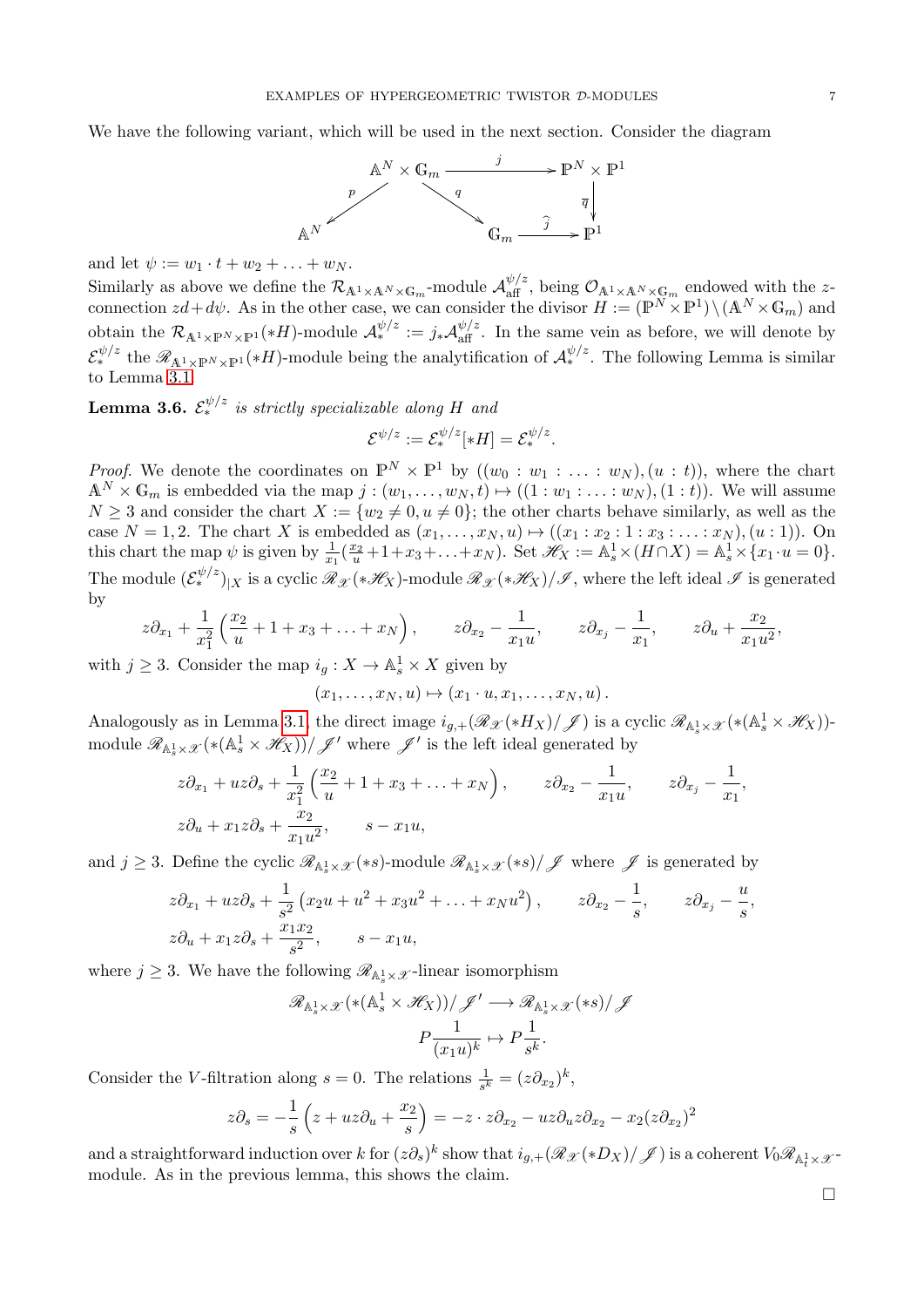It follows again from [\[SY15,](#page-20-1) Prop. 3.3] that  $\mathcal{E}^{\psi/z}$  underlies an object  $\mathcal{T}^{\psi/z} \in \text{MTM}_{\text{alg}}^{\text{int}}(\mathbb{A}^n \times \mathbb{G}_m)$ .

# Definition 3.7.

(1) The Fourier-Laplace transformation with respect to the kernel  $\psi$  in the category of algebraic  $\mathcal{R}_{\mathbb{A}^1 \times \mathbb{A}^N}$ -modules is defined as

$$
\mathrm{FL}^\psi(\mathcal{M}) := \mathcal{H}^0 q_+\left((p^+\mathcal{M})\otimes \mathcal{A}_{\mathrm{aff}}^{\psi/z}\right),\,
$$

for any  $\mathcal{M} \in Mod(\mathcal{R}_{\mathbb{A}^N}).$ 

(2) Analogously, the Fourier-Laplace transformation with respect to the kernel  $\psi$  in the category of algebraic, integrable twistor  $\mathcal{D}$ -modules on  $\mathbb{A}^N$  is defined by

$$
\mathrm{FL}^\psi_{\mathrm{MTM}}(\mathcal{M}):=\mathcal{H}^0q_*\left((p^*\mathcal{M})\otimes \mathcal{T}^{\psi/z}\right),
$$

for any  $\mathcal{M} \in \text{MTM}_{\text{alg}}^{\text{int}}(\mathbb{A}^N)$ .

We get the following result for the kernel  $\psi$ .

<span id="page-7-0"></span>**Proposition 3.8.** Let  $\mathcal{M} \in \text{MTM}_{\text{alg}}^{\text{int}}(\mathbb{A}^N)$ . Then

 $\text{For}_1(\text{FL}_{\text{MTM}}^{\psi}(\mathcal{M})) = z^{1-N} \text{ FL}^{\psi}(\text{For}_1(\mathcal{M})) \quad \text{and} \quad \text{For}_2(\text{FL}_{\text{MTM}}^{\psi}(\mathcal{M})) = z^{-N} \text{ FL}^{\psi}(\text{For}_2(\mathcal{M})).$ 

Proof. We have, by [\[Moc15a,](#page-19-5) § 14.3.3.3],

$$
For_1(p^*(\mathcal{M})) = zp^+(\text{For}_1(\mathcal{M})) \quad \text{and} \quad For_2(p^*(\mathcal{M})) = p^+(\text{For}_2(\mathcal{M})).
$$

The rest of the proof carries over almost word for word from Proposition [3.5,](#page-5-0) using Lemma [3.6.](#page-6-0)  $\Box$ 

# 4. GKZ systems and irregular Hodge modules

Let  $A = (a_{ki})$  be a  $d \times N$  integer matrix with columns  $(\underline{a}_1, \ldots, \underline{a}_N)$ . We define

$$
\mathbb{N} A := \sum_{i=1}^N \mathbb{N} \underline{a}_i \subset \mathbb{Z}^d
$$

and similarly for  $\mathbb{Z}A$  and  $\mathbb{R}_{\geq 0}A$ . Throughout this section we assume

$$
\mathbb{Z}A = \mathbb{Z}^d \quad \text{and} \quad \mathbb{N}A = \mathbb{Z}^d \cap \mathbb{R}_{\geq 0}A.
$$
  
Set  $\mathbb{A}^N := \text{Spec}(\mathbb{C}[w_1, \dots, w_N])$  and  $\widehat{\mathbb{A}}^N := \text{Spec}(\mathbb{C}[\lambda_1, \dots, \lambda_N])$  and  

$$
\mathbb{L}_A := \left\{ \ell = (\ell_1, \dots, \ell_N) \in \mathbb{Z}^N : \sum_{i=1}^N \ell_i \underline{a}_i \right\}.
$$

**Definition 4.1.** The GKZ-hypergeometric system  $\mathcal{M}_{A}^{\beta}$  is the cyclic  $\mathcal{D}_{\widehat{\mathbb{A}}^{N}}$ -module  $\mathcal{D}_{\widehat{\mathbb{A}}^{N}}/\mathcal{I}$ , where  $\mathcal I$  is the left ideal generated by

$$
E_k := \sum_{i=1}^N a_{ki} \lambda_i \partial_{\lambda_i} - \beta_k, \text{ for } k = 1, \dots, d,
$$

and

$$
\Box_{\ell} := \prod_{\ell_i > 0} \partial_{\lambda_i}^{\ell_i} - \prod_{\ell_i < 0} \partial_{\lambda_i}^{-\ell_i}, \text{ for } l \in \mathbb{L}_A.
$$

The GKZ-hypergeometric system  $\mathcal{M}_{A}^{\beta}$  is the Fourier-Laplace transform of the cyclic  $\mathcal{D}_{A^{N}}$ -module  $\check{\mathcal{M}}^\beta_A := \mathcal{D}_{\mathbb{A}^N}/\mathcal{J}$ , where  $\mathcal J$  is the left ideal generated by

$$
\check{E}_k := \sum_{i=1}^N a_{ki} \partial_{w_i} w_i + \beta_k, \text{ for } k = 1, \dots, d,
$$

and

$$
\check{\Box}_{\ell} := \prod_{\ell_i > 0} w_i^{\ell_i} - \prod_{\ell_i < 0} w_i^{-\ell_i}, \text{ for } l \in \mathbb{L}_A.
$$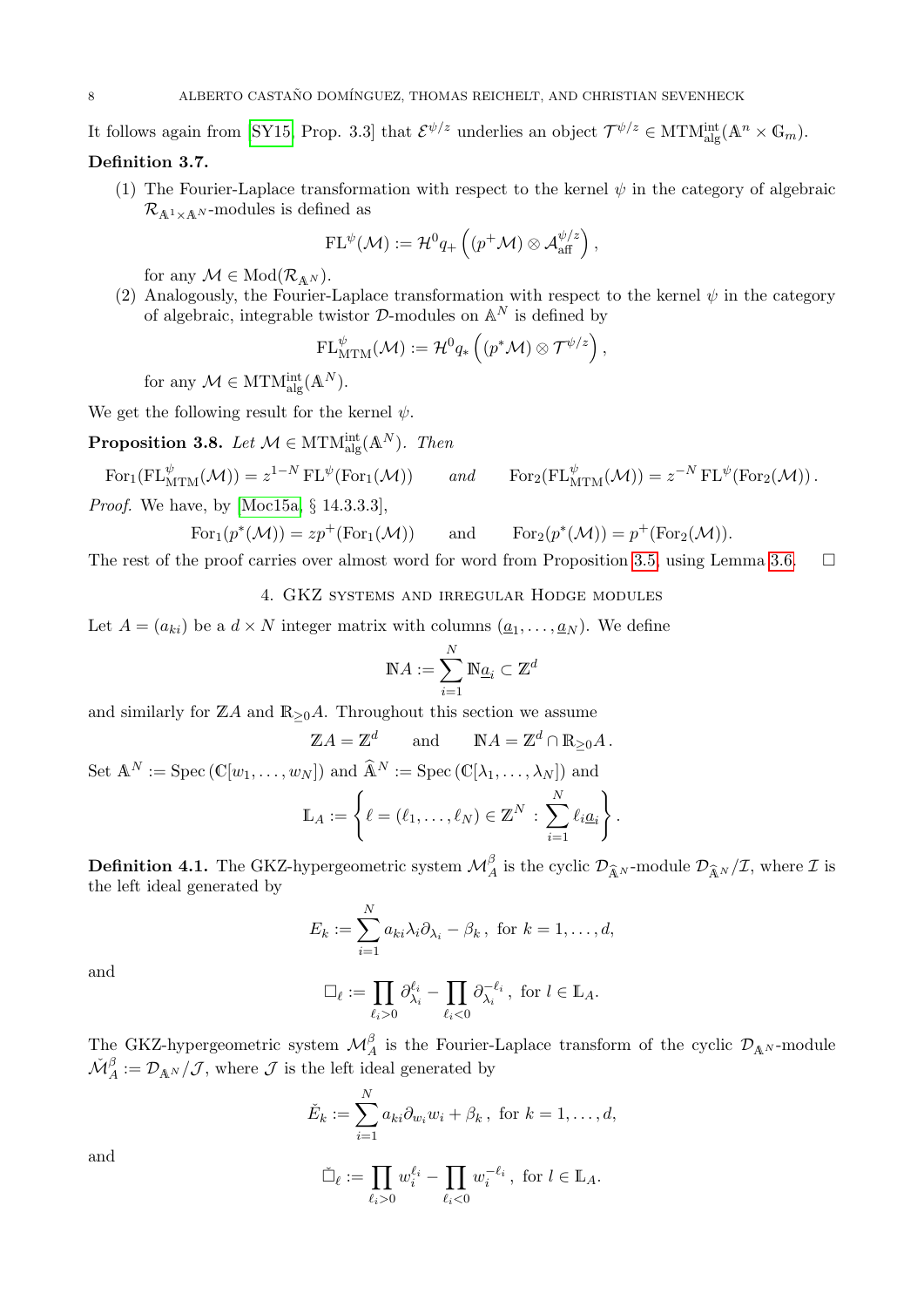The semigroup ring  $\mathbb{C}[\mathbb{N}A]\subset \mathbb{C}[t_1^\pm,\ldots,t_d^\pm]$  is naturally a  $\mathbb{C}[w_1,\ldots,w_N]$ -module under the isomorphism  $\mathbb{C}[w_1,\ldots,w_N]/((\check{\Box}_{\ell})_{\ell\in\mathbb{L}_A})\longrightarrow \mathbb{C}[\mathbb{N}A]$  $w_i \longmapsto t^{\underline{a}_i},$ 

where we are using the multi-index notation  $t^{\underline{a}_i} := \prod_{k=1}^d t_k^{a_{ki}}$ . We set  $S_A := \mathbb{C}[NA]$ . Notice that the rings  $\mathbb{C}[w_1,\ldots,w_N]$  and  $S_A$  carry a natural  $\mathbb{Z}^d$ -grading given by  $\deg(w_i) = \underline{a}_i$ . This is compatible with the grading on the Weyl algebra  $D_{A^N} := \Gamma(A^N, \mathcal{D}_{A^N})$  given by  $\deg(w_i) = \underline{a}_i$  and  $\deg(\partial_{w_i}) = -\underline{a}_i$ .

**Definition 4.2.** ([\[MMW05,](#page-19-6) Def. 5.2]) Let P be a finitely generated  $\mathbb{Z}^d$ -graded  $\mathbb{C}[w_1,\ldots,w_N]$ -module. An element  $\alpha \in \mathbb{Z}^d$  is called a true degree of P if the graded part  $P_\alpha$  is non-zero. A vector  $\alpha \in \mathbb{C}^d$  is called a quasi-degree of P if  $\alpha$  lies in the complex Zariski closure  $qdeg(P)$  of the true degrees of P via the natural embedding  $\mathbb{Z}^d \hookrightarrow \mathbb{C}^d$ .

Consider the set of strongly resonant parameters of A:

$$
sRes(A) := \bigcup_{j=1}^{N} sRes_j(A),
$$

where

$$
sRes_j(A) := \{ \beta \in \mathbb{C}^d \mid \beta \in -(N+1)\underline{a}_j + qdeg(S_A/(t^{\underline{a}_j})) \}.
$$

Consider as well the torus  $\mathbb{G}_m^d := \text{Spec}(\mathbb{C}[t_1^{\pm},...,t_d^{\pm}]),$  together with the torus embedding

$$
h: \mathbb{G}_m^d \longrightarrow \mathbb{A}^N
$$

$$
(t_1, \dots, t_d) \mapsto (t^{a_1}, \dots, t^{a_N}).
$$

The following proposition is a slight generalization of the results of Schulze and Walther [\[SW09,](#page-20-7) Thm. 3.6, Cor. 3.8].

<span id="page-8-1"></span>**Proposition 4.3.** ([\[RS15,](#page-20-4) Prop. 2.11]) Let A be a  $d \times N$  integer matrix satisfying  $\mathbb{Z}A = \mathbb{Z}^d$  and  $\mathbb{N}A = \mathbb{Z}^d \cap \mathbb{R}_{\geq 0}A$ . Assume that  $\beta \notin sRes(A)$ . Then

$$
\mathcal{H}^{0}\left(h_{+}\mathcal{O}_{\mathbb{G}_{m}^{d}}^{\beta}\right) \cong \check{\mathcal{M}}_{A}^{\beta},
$$
  
where  $\mathcal{O}_{\mathbb{G}_{m}^{d}}^{\beta} \cong \mathcal{D}_{\mathbb{G}_{m}^{d}}/\mathcal{D}_{\mathbb{G}_{m}^{d}} \cdot (\partial_{t_{1}}t_{1} + \beta_{1}, \ldots, \partial_{t_{d}}t_{d} + \beta_{d})$ 

For  $\beta \in \mathbb{R}^d$ , the D-module  $\mathcal{O}_{\mathbb{G}_m^d}^{\beta}$  underlies the complex mixed Hodge module  ${}^p\mathbb{C}_{\mathbb{G}_m^d}^{H,\beta}$ . Hence for  $\beta \in \mathbb{R}^d \setminus sRes(A)$  the D-module  $\check{\mathcal{M}}^\beta_A$  underlies the complex mixed Hodge module  $\mathcal{H}^0h_*{}^p\mathbb{C}_{\mathbb{G}_m^d}^{H,\beta}$ . The Hodge filtration on  $\check{\mathcal{M}}^\beta_A$  can be explicitly computed, provided that  $\beta$  belongs to a certain set  $\mathfrak{A}_A$  of so-called admissible parameters  $\beta$ . We recall its definition from [\[RS15,](#page-20-4) p. 11]: Let  $\underline{c} := \underline{a}_1 + \ldots + \underline{a}_N$ and define for all facets  $F$  of  $\mathbb{R}_{\geq 0}A$  the uniquely determined primitive, inward-pointing, normal vector  $n_F$  of F, such that  $\langle n_F, F \rangle = 0$  and  $\langle n_F, \overline{NA} \rangle \subset \mathbb{Z}_{\geq 0}$ . Set  $e_F := \langle n_F, \underline{c} \rangle \in \mathbb{Z}_{>0}$ . The set of admissible parameters of A is then defined by

$$
\mathfrak{A}_A := \bigcap_{F \text{ facet}} \{ \mathbb{R} \cdot F - [0, 1/e_F) \cdot \underline{c} \}.
$$

<span id="page-8-0"></span>**Theorem 4.4.** ([\[RS15,](#page-20-4) Thm. 3.16]) For  $\beta \in \mathfrak{A}_A$  the Hodge filtration on  $\check{\mathcal{M}}_A^{\beta}$  is equal to the order filtration shifted by  $N - d$ , i.e.

$$
F_{p+N-d}^H \check{\mathcal{M}}_A^{\beta} = F_p^{\text{ord}} \check{\mathcal{M}}_A^{\beta}.
$$

Let us define the cyclic  $\mathcal{R}_{\mathbb{A}^1 \times \mathbb{A}^N}$ -module  $\check{\mathcal{N}}_A^{\beta} := \mathcal{R}_{\mathbb{A}^1 \times \mathbb{A}^N}/\mathcal{J}_z$ , where  $\mathcal{J}_z$  is the left ideal generated by

$$
\check{E}_k^z = \sum_{i=1}^N a_{ki} z \partial_{w_i} w_i + z \beta_k, \text{ for } k = 1, \dots, d,
$$

and

$$
\check{\Box}_{\ell} = \prod_{\ell_i > 0} w_i^{\ell_i} - \prod_{\ell_i < 0} w_i^{-\ell_i}, \text{ for } l \in \mathbb{L}_A.
$$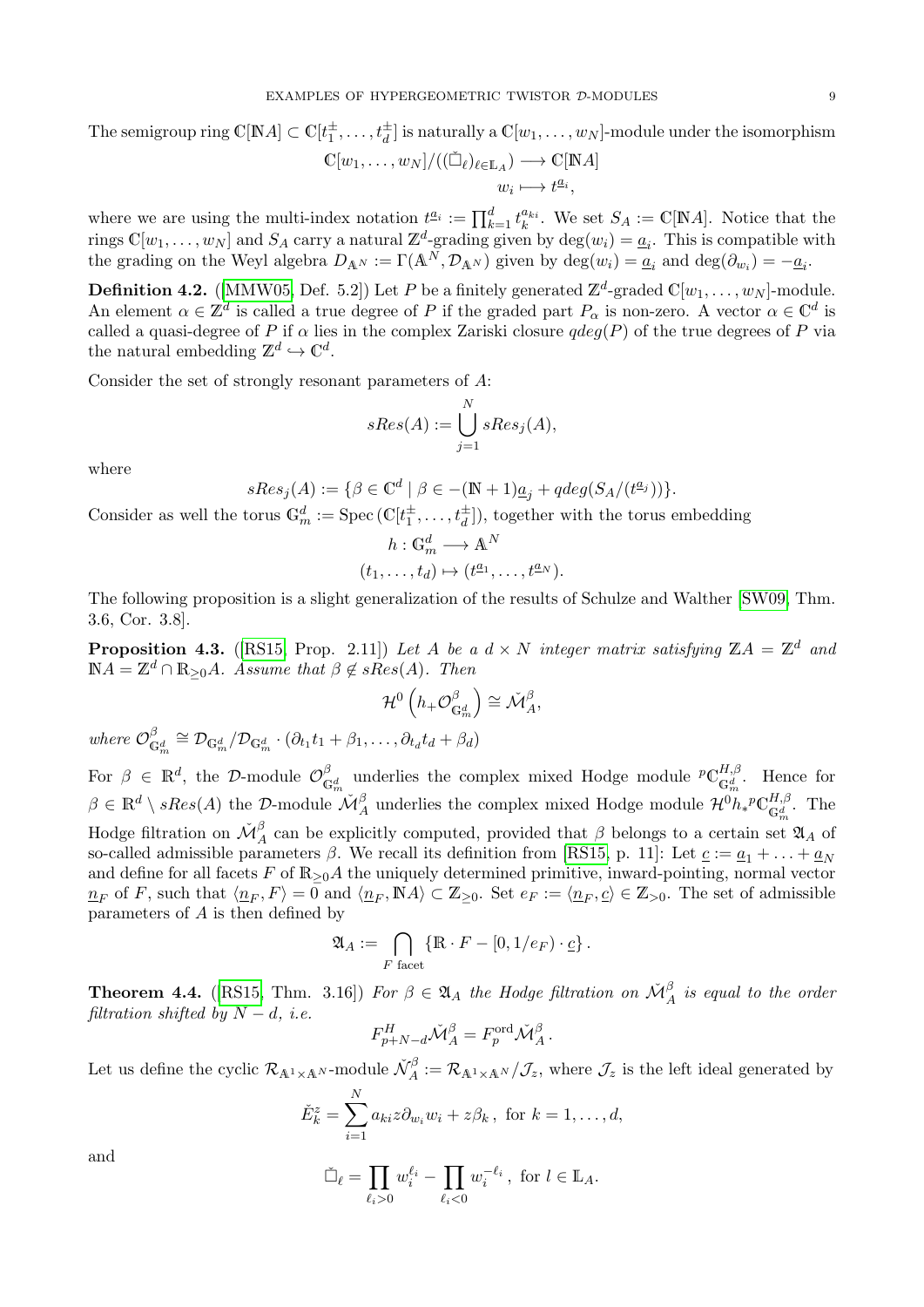We will denote by  $\check{M}^{\beta}_{A} := \Gamma(\mathbb{A}^{N}, \check{\mathcal{M}}^{\beta}_{A})$  and  $\check{N}^{\beta}_{A} := \Gamma(\mathbb{A}^{1} \times \mathbb{A}^{N}, \check{\mathcal{N}}^{\beta}_{A})$  the modules of global sections of  $\check{\mathcal{M}}^{\beta}_A$  and  $\check{\mathcal{N}}^{\beta}_A$ , respectively.

We will also consider the Rees module of  $\check{M}^{\beta}_{A}$  with respect to the order filtration  $F^{\text{ord}}_{\bullet}$ , which is given by  $R^{F^{ord}} \check{M}^{\beta}_A := \sum_{k \geq 0} z^k F^{ord}_k \check{M}^{\beta}_A$ . An easy computation shows  $R^{F^{ord}} \check{M}^{\beta}_A = \check{N}^{\beta}_A$ , hence

(3) 
$$
R^{F^H} \check{M}^{\beta}_A = z^{N-d} \check{N}^{\beta}_A.
$$

**Definition 4.5.** The R-GKZ-hypergeometric system  $\mathcal{N}_A^{\beta}$  $\mathcal{R}_A^{\beta}$  is the cyclic  $\mathcal{R}_{\mathbb{A}^1 \times \widehat{\mathbb{A}}^N}^{\text{int}}$ -module  $\mathcal{R}_{\mathbb{A}^1 \times \widehat{\mathbb{A}}^N}^{\text{int}}/\mathcal{I}$ , where the left ideal  $\mathcal I$  is generated by

<span id="page-9-1"></span>
$$
E_0^z := z^2 \partial_z + \sum_{i=1}^N \lambda_i z \partial_{\lambda_i},
$$
  

$$
E_k^z := \sum_{i=1}^N a_{ki} \lambda_i z \partial_{\lambda_i} - z \beta_k, \text{ for } k = 1, ..., d,
$$

and

$$
\Box_{\ell}^z := \prod_{\ell_i > 0} (z \partial_{\lambda_i})^{\ell_i} - \prod_{\ell_i < 0} (z \partial_{\lambda_i})^{-\ell_i}, \text{ for } \ell \in \mathbb{L}_A.
$$

Remark 4.6. Note that, considering  $\check{\mathcal{N}}_A^{\beta}$  as an  $\mathcal{R}_{\mathbb{A}^1 \times \widehat{\mathbb{A}}^N}^{\text{int}}$ -module with the trivial action of  $z^2 \partial_z$ ,  $\mathcal{N}_A^{\beta}$  $A^{\rho}$  is its Fourier-Laplace transform as  $\mathcal{R}^{\text{int}}_{\mathbb{A}^1 \times \widehat{\mathbb{A}}^N}$ -modules, according to Remark [3.3.](#page-5-1)

<span id="page-9-0"></span>**Theorem 4.7.** Let A be a  $d \times N$ -matrix and  $\beta \in \mathfrak{A}_A$  an admissible parameter. The R-GKZ $hypergeometric\ system\ z^{-d}{\cal N}^\beta_A$  $\mathcal{L}_A^\beta$  underlies an algebraic, integrable, mixed twistor  $\mathcal{D}\text{-module }\mathcal{T\!M}_A^\beta.$ 

*Proof.* By the Remark above, we know that  $\mathcal{N}_A^{\beta} = FL(\check{\mathcal{N}}_A^{\beta})$ , which in turn, thanks to the choice of  $\beta$ , Theorem [4.4](#page-8-0) and formula [\(3\)](#page-9-1), is equal to  $FL(z^{d-N}\mathcal{R}^{F^H}\mathcal{M}^{\beta}_A)$ . Since  $\mathcal{R}^{F^H}\mathcal{M}^{\beta}_A$  is the Rees module of a mixed Hodge module on  $\mathbb{A}^N$ , it gives rise to an algebraic, integrable mixed twistor D-module on  $\mathbb{A}^N$ , say  $\mathcal{T}\mathcal{M}_{A}^{\beta}$ . Then we can apply Proposition [3.5](#page-5-0) and get

$$
\mathcal{N}_A^{\beta} = z^{d-N} \operatorname{FL} \left( \operatorname{For}_2 \left( \tilde{\mathcal{M}}_A^{\beta} \right) \right) = z^d \operatorname{For}_2 \left( \operatorname{FL}_{\operatorname{MTM}} \left( \tilde{\mathcal{M}}_A^{\beta} \right) \right).
$$
  
from writing  $\mathcal{M}_A^{\beta} := \operatorname{FL}_{\operatorname{MTM}} \left( \tilde{\mathcal{M}}_A^{\beta} \right).$ 

The result follows from writing  $\mathcal{TM}_{A}^{\beta} := \text{FL}_{\text{MTM}}\left(\mathcal{TM}_{A}^{\beta}\right)$ 

**Corollary 4.8.** The analytification of  ${}^{\mathcal{T}}\mathcal{M}^{\beta}_A$  gives rise to an irregular mixed Hodge module on  $\mathbb{A}^N$ which has a natural extension to an  $\mathcal{R}^{\text{int}}_{\mathbb{A}^1\times\mathbb{P}^N}$ -module underlying an object of IrrMHM( $\mathbb{P}^N$ ).

*Proof.* This follows from applying [\[Sab18,](#page-20-2) Cor. 0.5] to the operations performed to get  $\mathcal{IM}_{A}^{\beta}$  $\Box$ 

5. Application to confluent hypergeometric systems

In this section we are going to use the results achieved so far for the special case of the matrix

$$
A = \left( \begin{array}{c|c} \frac{1}{m} & \frac{0}{m \times (n-1)} & \text{Id}_{m} \\ \hline \frac{1}{m-1} & -\text{Id}_{n-1} & \frac{0}{m-1 \times m} \end{array} \right).
$$

For the sake of simplicity, we will write  $N = n + m$  in the following. Before going on, let us introduce the main object of study of this section and state some of its basic properties, extending what we mentioned in the introduction.

**Definition 5.1.** Let  $(n, m) \neq (0, 0)$  be a pair of nonnegative integers, and let  $\alpha_1, \ldots, \alpha_n$  and  $\beta_1, \ldots, \beta_m$ be elements of C. The hypergeometric D-module of type  $(n, m)$  associated with the  $\alpha_i$  and the  $\beta_j$  is defined as the quotient of  $\mathcal{D}_{\mathbb{G}_m}$  by the left ideal generated by the so-called hypergeometric operator

$$
\prod_{i=1}^n (t\partial_t - \alpha_i) - t \prod_{j=1}^m (t\partial_t - \beta_j).
$$

We will denote it by  $\mathcal{H}(\alpha_i;\beta_j)$ .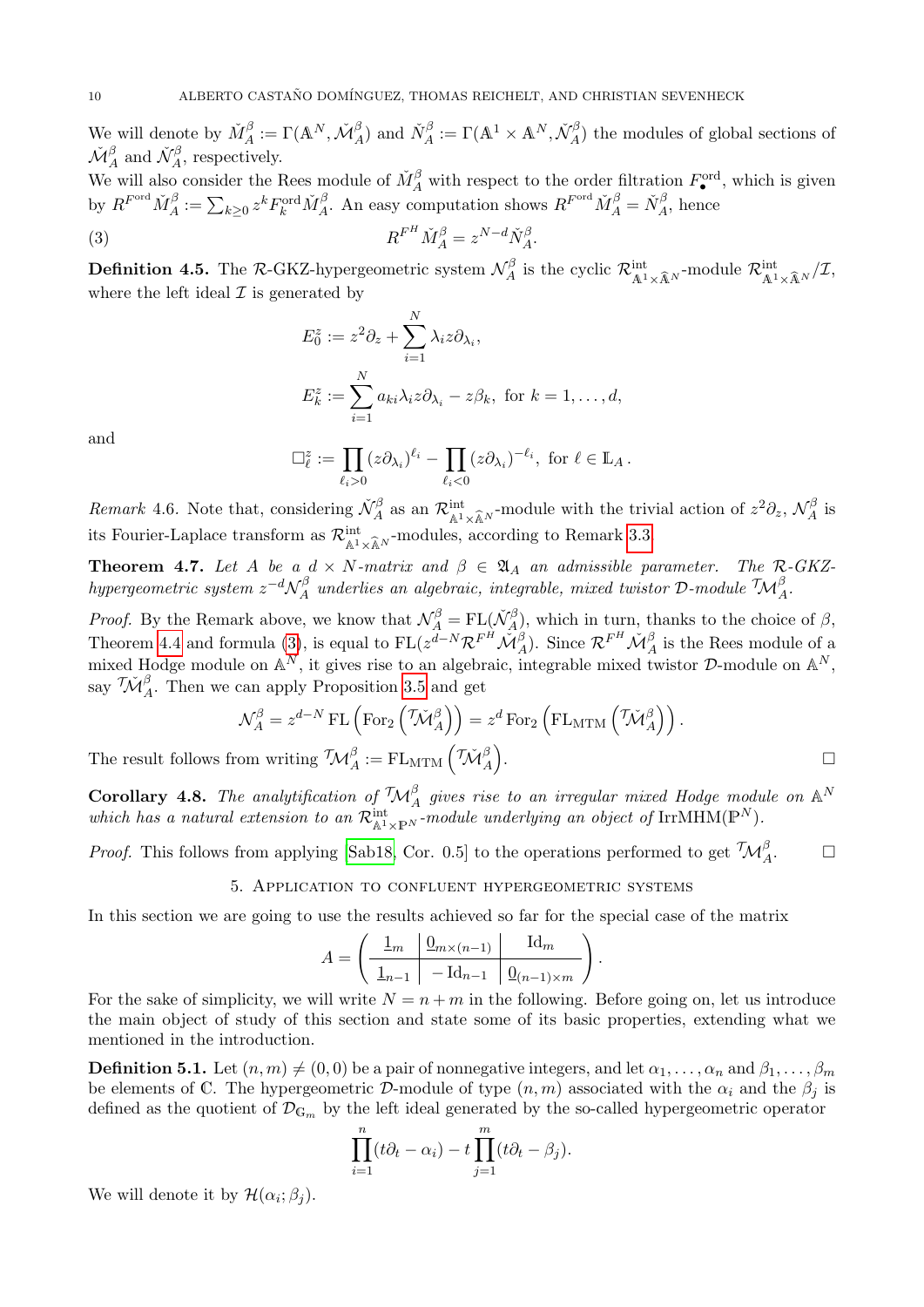**Proposition 5.2.** Let  $\mathcal{H} := \mathcal{H}(\alpha_i; \beta_j)$  be a hypergeometric D-module of type  $(n, m)$ , and let  $\eta$  be any complex number. Then we have the following:

- (1) If we denote the Kummer D-module  $\mathcal{D}_{\mathbb{G}_m}/(t\partial_t \eta)$  by  $\mathcal{K}_{\eta}$ , then  $\mathcal{H} \otimes_{\mathcal{O}_{\mathbb{G}_m}} \mathcal{K}_{\eta} \cong \mathcal{H}(\alpha_i + \eta; \beta_j + \eta)$ . In particular, an overall integer shift of the parameters gives us an isomorphic D-module.
- (2) H is irreducible if and only if for any pair  $(i, j)$  of indices,  $\alpha_i \beta_j$  is not an integer.
- (3) If H is irreducible, its isomorphism class depends only on the classes modulo Z of the  $\alpha_i$  and the  $\beta_i$ , so we can choose such parameters on a fundamental domain of  $\mathbb{C}/\mathbb{Z}$ .

Proof. A simple calculation shows point 1. Point 2 follows from [\[Kat90,](#page-19-7) Prop. 2.11.9, 3.2], whereas point 3 is part of [ibid., Prop. 3.2].

As we mentioned in the introduction, we can express any one-dimensional hypergeometric D-module as the inverse image of a GKZ hypergeometric  $D$ -module (cf. [\[CDS17,](#page-19-2) Cor. 2.9]). Notice that there is a similar statement at the level of  $R$ -modules (see [ibid., Lem. 2.12]), yielding a description of the  $\mathcal{R}^{\text{int}}_{\mathbb{A}^1_z\times\mathbb{G}_{m,t}}$ -module  $\widehat{\mathcal{H}}$  from Theorem [5.7](#page-14-0) below as an inverse image of a GKZ-hypergeometric  $\mathcal{R}$ -module (as defined in [ibid., Def.  $2.10$ ]).

**Proposition 5.3.** Let  $\mathcal{H}(\alpha_i;\beta_j)$  be a hypergeometric  $\mathcal{D}_{\mathbb{G}_m}$ -module of type  $(n,m)$  with  $\alpha_1=0$ , let  $A \in M((N-1) \times N, \mathbb{Z})$  as right above, and let  $\gamma = (\beta_1, \ldots, \beta_m, \alpha_2, \ldots, \alpha_n)^t$ . Let  $\iota : \mathbb{G}_m \to \mathbb{A}^N$  be given by  $t \mapsto (t, 1 \ldots, 1)$ . Then

$$
\mathcal{H}(\alpha_i;\beta_j)\cong\iota^+\mathcal{M}_A^\gamma.
$$

Since the restriction map  $\iota$  is not smooth we do not know a priori whether taking inverse image by it preserves irregular mixed Hodge modules. In order to show that  $\mathcal{H}(\alpha_i;\beta_j)$  can be upgraded to an element of IrrMHM( $\mathbb{G}_m$ ) we use Proposition [3.8,](#page-7-0) where the reduction procedure is build in by the use of the Fourier kernel  $\psi = w_1 \cdot t + w_2 + \ldots + w_N$ .

Let  $A \in M((N-1) \times N, \mathbb{Z})$  as above and  $\gamma = (\gamma_1, \ldots, \gamma_{N-1})^{\mathsf{t}} \in \mathfrak{A}_A$ . The  $\mathcal{D}_{\mathbb{A}^N}$ -module  $\mathcal{M}_{A}^{\gamma}$  underlies a mixed Hodge module on  $\mathbb{A}^N$ , so that the Rees module  $\mathcal{R}^{F^H}(\mathcal{M}^{\gamma}_{\mathcal{A}})$  then gives rise to an algebraic, integrable mixed twistor D-module on  $\mathbb{A}^N$  that we denote by  $\widetilde{\mathcal{M}}_{A}^{\gamma}$ . Then we have the following concrete description of its Fourier-Laplace transform  $FL_{\text{MTM}}^{\psi}(\tilde{\mathcal{TM}}_{A}^{\gamma}) = q_* \left( p^* \left( \tilde{\mathcal{TM}}_{A}^{\gamma} \right) \otimes \mathcal{T}^{\psi/z} \right)$ .

<span id="page-10-0"></span>**Proposition 5.4.** Let A and  $\gamma$  be as before. Then the  $\mathcal{R}^{\text{int}}_{\mathbb{A}^1\times\mathbb{G}_m}$ -module  $\text{For}_{2}\left(\text{FL}^\psi_{\text{MTM}}\left(\tilde{\mathcal{M}}^\gamma_A\right)\right)$  can be expressed as  $\mathcal{R}^{\text{int}}_{\mathbb{A}^1 \times \mathbb{G}_m} / (P, H)$ , where

$$
P = z^2 \partial_z + (n - m)tz\partial_t + \varepsilon z \text{ and } H = zt\partial_t \prod_{i=1}^{n-1} z(t\partial_t - \gamma_{m+i}) - t \prod_{j=1}^m z(t\partial_t - \gamma_j),
$$

with  $\varepsilon = \sum_{j=1}^m \gamma_j - \sum_{i=m+1}^{N-1} \gamma_i + N - 1$ .

*Proof.* As said after Theorem [4.4,](#page-8-0) for any  $\gamma$  inside the domain  $\mathfrak{A}_A$  of admissible parameters, the Hodge filtration of  $\mathcal{M}_{A}^{\gamma}$  is the order filtration shifted by  $N - (N - 1) = 1$ . Therefore, for such values of  $\gamma$ we can give an explicit expression of the Rees module of the filtered module  $(\check{\mathcal{M}}^{\gamma}_A, F^H_{\bullet})$ . Namely, we have the isomorphism of  $\mathcal{R}^{\text{int}}_{\mathbb{A}^1 \times \mathbb{A}^N}$ -modules

$$
\mathcal{R}^{F^H}(\check{\mathcal{M}}_A^{\gamma}) \cong z\check{\mathcal{N}}_A^{\gamma} := \mathcal{R}^{\text{int}}_{\mathbb{A}^1 \times \mathbb{A}^N}/(\check{E}_i^z, \check{E}_j^z, \check{\Box}, z^2\partial_z - z),
$$

where

$$
\check{E}_i^z = z \partial_{w_1} w_1 - z \partial_{w_i} w_i + \gamma_{m+i-1} z, \text{ for } i = 2, \dots, n,
$$
  
\n
$$
\check{E}_j^z = z \partial_{w_1} w_1 + z \partial_{w_{n+j}} w_{n+j} + \gamma_j z, \text{ for } j = 1, \dots, m,
$$
  
\n
$$
\check{\Box} = \prod_{i=1}^n w_i - \prod_{j=1}^m w_{n+j}.
$$

First we compute  $FL^{\psi}(z\check{N}_{A}^{\gamma})$ , which involves performing three operations with  $z\check{N}_{A}^{\gamma}$ : inverse image by  $p: \mathbb{G}_m \times \mathbb{A}^N \to \mathbb{A}^N$ , tensor product with the  $\mathcal{R}^{\text{int}}_{\mathbb{A}^1 \times \mathbb{G}_m \times \mathbb{A}^N}$ -module  $\mathcal{A}^{\psi/z}_{\text{aff}}$  and direct image by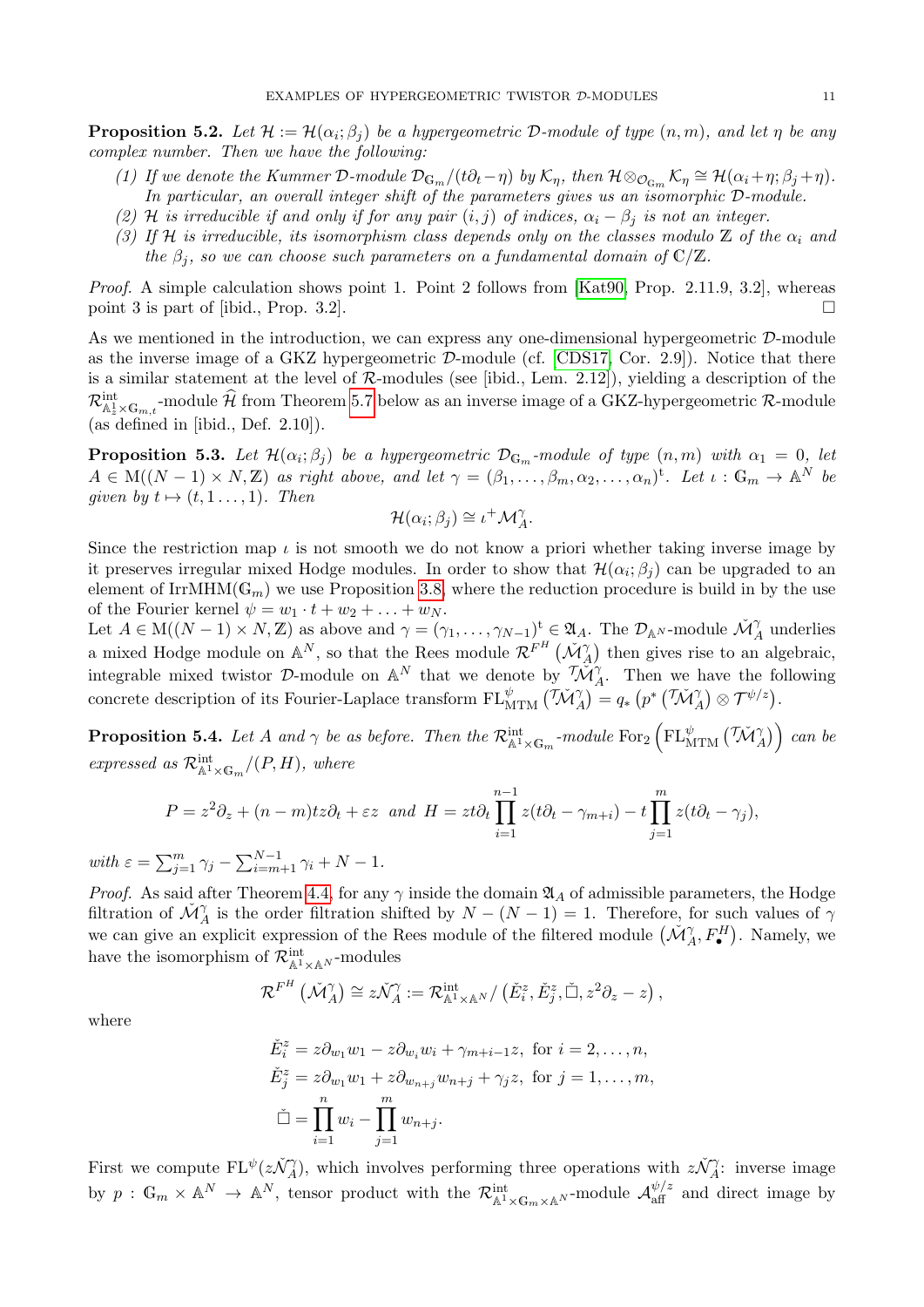$q: \mathbb{G}_m \times \mathbb{A}^N \to \mathbb{G}_m$ . The first one is pretty easy. Namely

$$
p^+z\check{\mathcal{N}}_A^\gamma \cong \mathcal{R}^{\text{int}}_{\mathbb{A}^1 \times \mathbb{G}_m \times \mathbb{A}^N}/(\check{E}_i^z, \check{E}_j^z, \check{\Box}, z^2\partial_z - z, z\partial_t).
$$

Let us tensor now  $p^+z\check{\mathcal{N}}^\gamma_A$  with  $\mathcal{A}_{\text{aff}}^{\psi/z}$ . This  $\mathcal{R}^{\text{int}}$ -module can be presented as  $\mathcal{R}^{\text{int}}_{\mathbb{A}^1\times\mathbb{G}_m\times\mathbb{A}^N}\cdot e^{\psi/z}$  $\mathcal{R}^{\text{int}}_{\mathbb{A}^1 \times \mathbb{G}_m \times \mathbb{A}^N}/\mathcal{I}^{\psi}$ , where  $\mathcal{I}^{\psi}$  is the left ideal generated by

$$
z^{2}\partial_{z} + w_{1}t + w_{2} + \ldots + w_{N}, \quad z\partial_{t} - w_{1}, \quad z\partial_{w_{1}} - t, \quad z\partial_{w_{i}} - 1, i = 2, \ldots, N.
$$

For  $n \in p^+z\check{\mathcal{N}}_A^{\gamma}$ , we will call  $n^{\psi}$  the tensor  $n \otimes e^{\psi/z}$ . Then we can obtain the formulas

$$
\begin{aligned}\n\left(z\partial_{w_1}w_1n\otimes e^{\psi/z}\right) &= z\partial_{w_1}\left(w_1n\otimes e^{\psi/z}\right) - t\left(n\otimes w_1e^{\psi/z}\right) = (z\partial_{w_1}w_1 - tz\partial_t)\cdot n^{\psi}, \\
\left(z\partial_{w_k}w_kn\otimes e^{\psi/z}\right) &= z\partial_{w_k}\left(w_kn\otimes e^{\psi/z}\right) - \left(n\otimes w_ke^{\psi/z}\right) = (z\partial_{w_k}w_k - w_k)\cdot n^{\psi} \text{ for } k = 2,\ldots,N, \\
\left(z^2\partial_zn\otimes e^{\psi/z}\right) &= z^2\partial_z\cdot n^{\psi} - \left(n\otimes (-\psi)e^{\psi/z}\right) = \left(z^2\partial_z + w_1t + w_2 + \ldots + w_N\right)\cdot n^{\psi}, \\
\left(z\partial_tn\otimes e^{\psi/z}\right) &= z\partial_t\cdot n^{\psi} - \left(n\otimes w_1e^{\psi/z}\right) = (z\partial_t - w_1)\cdot n^{\psi}.\n\end{aligned}
$$

Hence  $p^+z\check{\mathcal{N}}^{\gamma}_A\otimes\mathcal{A}_{\mathrm{aff}}^{\psi/z}$  is the cyclic  $\mathcal{R}^{\mathrm{int}}_{\mathrm{A}^1\times\mathbb{G}_m\times\mathbb{A}^n}$ -module  $\mathcal{R}^{\mathrm{int}}_{\mathrm{A}^1\times\mathbb{G}_m\times\mathbb{A}^n}/\mathcal{J}^{\psi}$ , with  $\mathcal{J}^{\psi}$  being the left ideal generated by

$$
\prod_{i=1}^{n} w_i - \prod_{j=1}^{m} w_{n+j}, \quad z^2 \partial_z - z + w_1 t + w_2 + \dots + w_N, \quad z \partial_t - w_1,
$$
  
\n
$$
z \partial_{w_1} w_1 - t z \partial_t - z \partial_{w_i} w_i + w_i + \gamma_{m+i-1} z, \text{ for } i = 2, \dots, n,
$$
  
\n
$$
z \partial_{w_1} w_1 - t z \partial_t + z \partial_{w_{n+j}} w_{n+j} - w_{n+j} + \gamma_j z, \text{ for } j = 1, \dots, m.
$$

We now consider the zeroth cohomology  $\mathcal{H}^0 q_+\left(p^+z\check{\mathcal{N}}^\gamma_A\otimes \mathcal{A}_{\text{aff}}^{\psi/z}\right)$ , which is in turn the N-th cohomology of the de Rham complex  $q_*\text{DR}_{\mathbb{A}^1\times\mathbb{G}_m\times\mathbb{A}^N/\mathbb{A}^1\times\mathbb{G}_m}\left(p^+z\check{\mathcal{N}}^\gamma_A\otimes\mathcal{A}_{\text{aff}}^{\psi/z}\right)$ . This is given by the cyclic  $\mathcal{R}^{\text{int}}_{\mathbb{A}^1\times\mathbb{G}_m}$ -module  $\mathcal{R}^{\text{int}}_{\mathbb{A}^1\times\mathbb{G}_m}/(P', H')$ , where the operators P and H' are given by

$$
P' := z^2 \partial_z + (n - m)tz\partial_t + \varepsilon' z, \quad H' := zt\partial_t \prod_{i=1}^{n-1} (zt\partial_t - \gamma_{m+i}z) - (-1)^m t \prod_{j=1}^m (zt\partial_t - \gamma_j z)
$$

and  $\varepsilon' := \sum_{j=1}^m \gamma_j - \sum_{i=m+1}^{N-1} \gamma_i - 1$ . Replacing t by  $(-1)^m t$  we obtain that  $FL^{\psi}(z \check{\mathcal{N}}_A^{\gamma}) \cong \mathcal{R}_{\mathbb{A}^1 \times \mathbb{G}_m}^{\text{int}}/(P', H),$ with

$$
H := z t \partial_t \prod_{i=1}^{n-1} (zt \partial_t - \gamma_{m+i} z) - t \prod_{j=1}^m (zt \partial_t - \gamma_j z).
$$

Now it follows from Proposition [3.8](#page-7-0) that

For<sub>2</sub> 
$$
\left(\mathrm{FL}_{\mathrm{MTM}}^{\psi} \left( \tilde{\mathcal{M}}_{A}^{\gamma} \right) \right) \cong z^{-N} \mathrm{FL}^{\psi}(z\tilde{\mathcal{N}}_{A}^{\gamma}) \cong \mathcal{R}_{\mathbb{A}^{1} \times \mathbb{G}_{m}}^{\mathrm{int}} / (P, H)
$$

with

$$
P = z^2 \partial_z + (n - m)tz\partial_t + \varepsilon z \text{ and } H = zt\partial_t \prod_{i=1}^{n-1} z(t\partial_t - \gamma_{m+i}) - t \prod_{j=1}^m z(t\partial_t - \gamma_j),
$$
  
= 
$$
\sum_{j=1}^m \gamma_j - \sum_{i=m+1}^{N-1} \gamma_i + N - 1.
$$

and  $\varepsilon =$ 

<span id="page-11-0"></span>Remark 5.5. As a matter of fact, we do not have to restrict ourselves to the region  $\mathfrak{A}_A$  to find our admissible parameters. If we have  $\gamma \in \mathfrak{A}_A$  and add to it an integer vector  $k \in \mathbb{Z}^{N-1}$  with no negative entries, then  $\gamma + k \notin sRes(A)$  by definition (cf. the proof of [\[RS15,](#page-20-4) Lemma 3.5]). Therefore, since  $\mathcal{O}^{\gamma}_{\mathbb{G}_m^d} \cong \mathcal{O}^{\gamma + \underline{k}}_{\mathbb{G}_m^d}$  $\tilde{G}_{m}^{+\underline{k}}$  for any integer vector  $\underline{k}$ , we have  $\tilde{\mathcal{M}}_{A}^{\gamma} \cong \tilde{\mathcal{M}}_{A}^{\gamma+\underline{k}}$  $A^{\gamma+\underline{\kappa}}$  by Proposition [4.3](#page-8-1) and the statement of the proposition holds true after changing  $\mathfrak{A}_A$  by  $\mathfrak{A}_A + \mathbb{N}^{N-1}$ .

We will also make use of the following result, which calculates the admissible domain  $\mathfrak{A}_A$  for the matrix A in our particular context.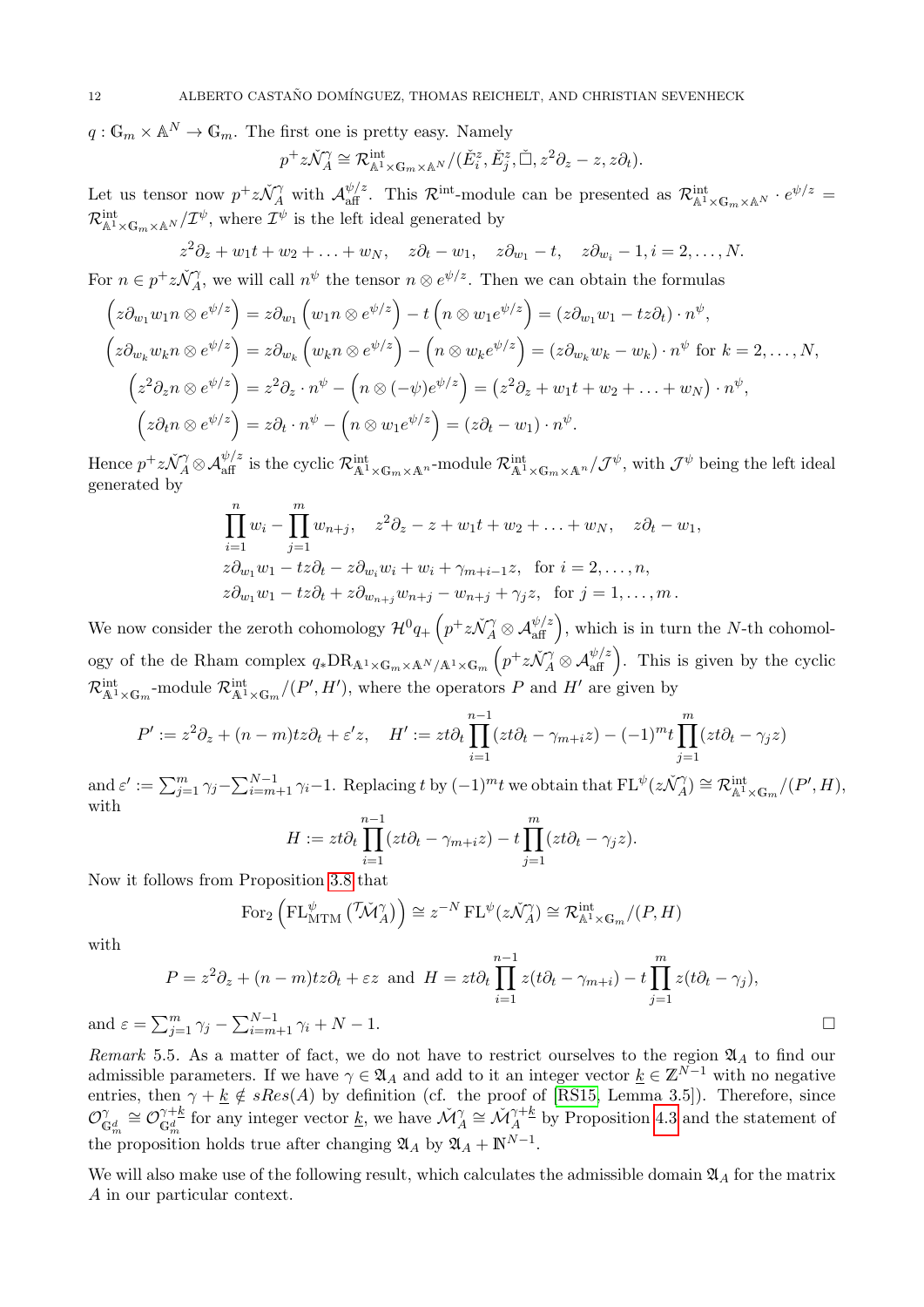<span id="page-12-1"></span>**Lemma 5.6.** Let  $A \in M((N-1) \times N, \mathbb{Z})$  be the matrix defined at the beginning of the section. Consider a point  $p = (p_1, \ldots, p_m, q_1, \ldots, q_{n-1}) \in [0, 1)^{N-1}$ . Let us define

$$
p_{-} := \min\big((\{p_1, \ldots, p_m\} \setminus \{0\}) \cup \{1\}\big) \text{ and } p_{+} := \max\{p_1, \ldots, p_m\},\
$$

that is, the minimum of the  $p_i$  that do not vanish (taking  $p_-=1$  if all of them are zero) and the maximum of them all.

Then, p belongs to  $(\mathfrak{A}_A + \mathbb{N}^{N-1}) \subset \mathbb{R}^{N-1}$  if and only if, for all  $i = 1, \ldots, n-1$ .

- $q_i \in [0, p_-\)$  if some  $p_i$  vanishes, or
- $q_i \in [0, p_-) \cup [p_+, 1)$ , otherwise.

*Proof.* We will first find the expression for the admissible region  $\mathfrak{A}_A$ . For this purpose, we must find a set of hyperplanes containing the facets of the cone  $C := \mathbb{R}_{\geq 0} A \subset \mathbb{R}^{N-1}$ . Denote by  $\{ \underline{u}_1, \ldots, \underline{u}_{N-1} \}$ the canonical basis of  $\mathbb{R}^{N-1}$  and write  $x_1, \ldots, x_{N-1}$  for the corresponding coordinates.

Since any face of a cone is generated by a subset of its generators, and for our given matrix  $A$ , any  $(N-1)\times(N-1)$ -minor is non-zero (so that any subset of  $N-1$  columns generates a full-dimensional cone), we see that any facet can contain at most  $N-2$  columns. On the other hand, such facet must be  $N-2$ -dimensional, so it cannot be generated by fewer columns. Therefore, we can conclude that it contains exactly  $N-2$  columns.

Any linear functional h defining a facet of C must satisfy that  $h(C) \geq 0$ . Denote by  $H_{k,l}$  the hyperplane not containing  $\underline{a}_k$  and  $\underline{a}_\ell$ . There are five classes of these hyperplanes:  $H_{1,i}, H_{1,n+j}, H_{i_1,i_2}, H_{i,n+j}, H_{n+j_1,n+j_2}$ with  $i, i_1, i_2 \in \{2, ..., n\}$  and  $j, j_1, j_2 \in \{1, ..., m\}$ . The linear functionals defining them are, respectively,

$$
h_{1,i} := x_{m+i-1},
$$
  
\n
$$
h_{1,n+j} := x_j,
$$
  
\n
$$
h_{i_1,i_2} := x_{m+i_1-1} - x_{m+i_2-1},
$$
  
\n
$$
h_{i,n+j} := x_j - x_{m+i-1},
$$
  
\n
$$
h_{n+j_1,n+j_2} := x_{j_1} - x_{j_2}.
$$

All of the linear forms  $h_{1,i}$ ,  $h_{i_1,i_2}$  and  $h_{n+j_1,n+j_2}$  (for the corresponding values of  $i, i_1, i_2, j_1, j_2$ ) take both negative and positive values on some columns of A, so the associated hyperplanes do not contain any facet.

We conclude that each facet of  $C$  is contained in one of the following hyperplanes:

<span id="page-12-0"></span>(4) 
$$
H_{1,n+j}: x_j = 0 \text{ for } j = 1,...,m, \nH_{i,n+j}: x_j - x_{m+i-1} = 0 \text{ for } i = 2,...,n, j = 1,...,m.
$$

These hyperplanes are different one from each other and the respective functionals satisfy  $h_{1,n+i}(C) \geq$ 0 and  $h_{i,n+i}(C) \geq 0$ . Hence each of them contains a different facet of the cone C.

The primitive, inward-pointing normal vectors of the hyperplanes  $H_{1,n+j}$  resp.  $H_{i,n+j}$  are  $\underline{n}_{1,n+j} := \underline{u}_j$ resp.  $\underline{n}_{i,n+j} := \underline{u}_j - \underline{u}_{m+i-1}$ . Denote by  $\underline{c}$  the sum of all columns of A. We have  $\underline{c} = 2(\underline{u}_1 + \ldots + \underline{u}_m)$ and  $e_{k,l} := \langle n_{k,l}, c \rangle = 2$ , where k and l take the admissible values corresponding to the hyperplanes we consider in [\(4\)](#page-12-0) (i.e., we have either  $(k, l) = (1, n + j)$  or  $(k, l) = (i, n + j)$  for  $i = 2, \ldots, n$  and  $j = 1, \ldots, m$ . Define

$$
\mathfrak{A}_{k,l} := H_{k,l} - [0, 1/e_{k,l}) \cdot \underline{c} = H_{k,l} - [0, 1) \cdot (\underline{u}_1 + \dots + \underline{u}_m)
$$
  
= 
$$
\begin{cases} H_{1,n+j} - [0, 1) \cdot u_j & \text{for } j = 1, \dots, m, \\ H_{i,n+j} - [0, 1) \cdot u_j & \text{for } i = 2, \dots, n, j = 1, \dots, m, \end{cases}
$$

since for  $(k, l) = (1, n + j)$  resp.  $(k, l) = (i, n + j)$ , the vectors  $\underline{u}_1, \dots, \underline{u}_{j-1}, \underline{u}_{j+1}, \dots, \underline{u}_m$  are contained in  $H_{1,n+j}$  resp.  $H_{i,n+j}$ . Then we have

$$
\mathfrak{A}_{1,n+j} = H_{1,n+j} - [0,1) \cdot u_j = \left\{ (x_1, \dots, x_{N-1}) \in \mathbb{R}^{N-1} \mid -1 < x_j \le 0 \right\}
$$

for all  $j = 1, \ldots, m$  and

$$
\mathfrak{A}_{i,n+j} = H_{i,n+j} - [0,1) \cdot u_j = \left\{ (x_1, \dots, x_{N-1}) \in \mathbb{R}^{N-1} \mid -1 < x_j - x_{m+i-1} \le 0 \right\}
$$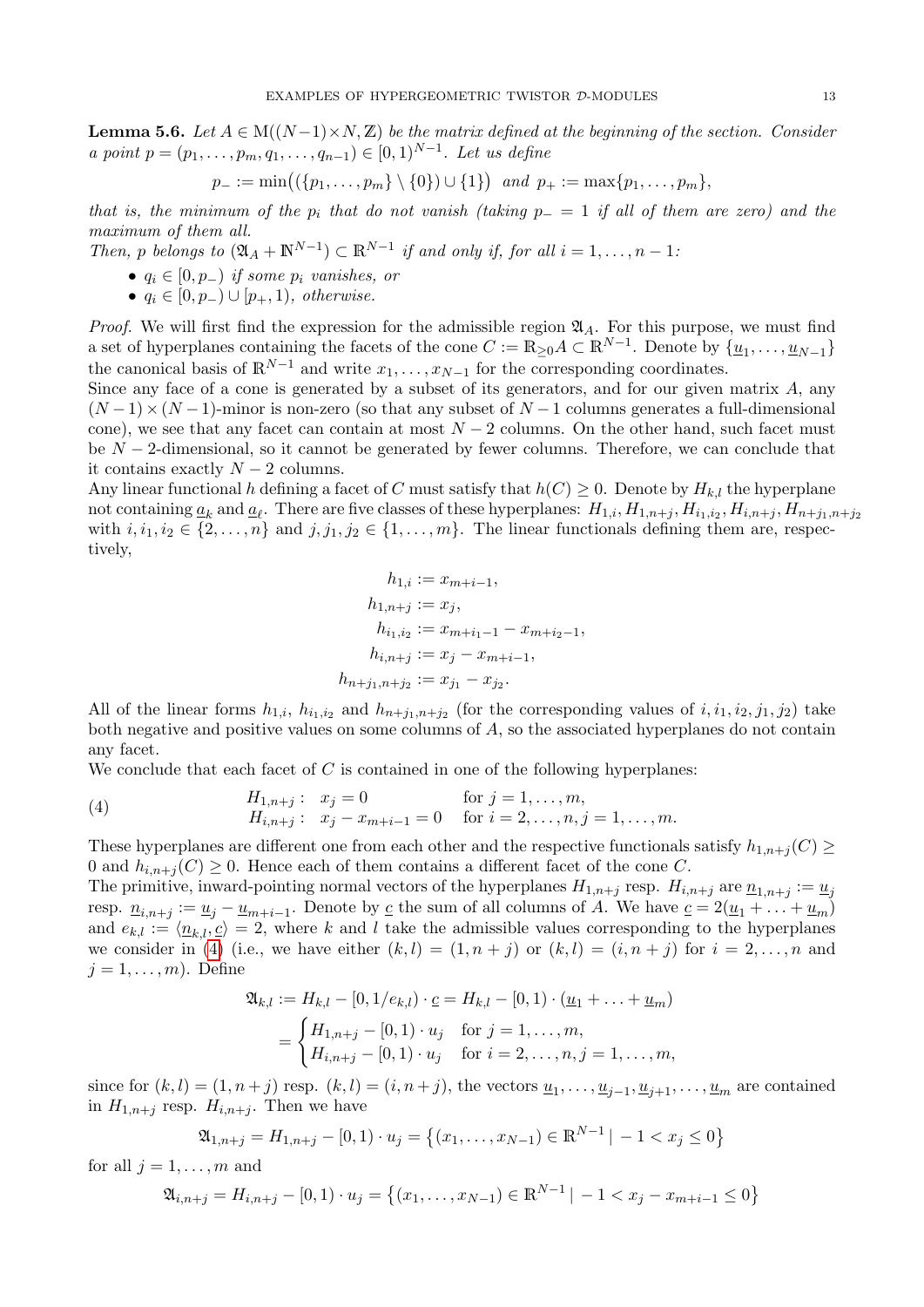for all  $i = 2, \ldots, n, j = 1, \ldots, m$ . According to the construction given before Theorem [4.4,](#page-8-0) we can conclude that

$$
\mathfrak{A}_A = \bigcap_{F \text{ facet}} \{ \mathbb{R} \cdot F - [0, 1/e_F) \cdot \underline{c} \} = \bigcap_{k, l \text{ from eq.}(4)} \mathfrak{A}_{k, l},
$$

so we can describe the admissible region  $\mathfrak{A}_A$  as

$$
\mathfrak{A}_A: \begin{cases} -1 < x_j \le 0 \\ -1 < x_j - x_{m+i-1} \le 0 \quad \text{for } i = 2, \dots, n, j = 1, \dots, m \end{cases} \subset \mathbb{R}^{N-1}.
$$

Now let us pick a point  $p \in [0,1)^{N-1} \cap (\mathfrak{A}_A + \mathbb{N}^{N-1})$ , and take  $\underline{k} = (k_1, \ldots, k_{N-1}) \in \mathbb{N}^{N-1}$  such that  $p \in [0, 1)^{N-1} \cap (\mathfrak{A}_A + \underline{k})$ . The shifted domain is given by

$$
\mathfrak{A}_{A} + \underline{k} : \begin{cases} -1 + k_{j} & \text{for } j = 1, \dots, m, \\ -1 + k_{j} - k_{m+i-1} < x_{j} - x_{m+i-1} \leq k_{j} - k_{m+i-1} \quad \text{for } i = 2, \dots, n, j = 1, \dots, m \end{cases} \subset \mathbb{R}^{N-1}.
$$

Assume first there is a vanishing coordinate  $p_{j_0}$ . Then we must have  $k_{j_0} = 0$ . For such an index and any  $i = 1, \ldots, n - 1$ , we can consider the  $n - 1$  inequalities

$$
-1-k_{m+i} < -q_i \leq -k_{m+i},
$$

from where we deduce that every  $q_i$  belongs to  $[k_{m+i}, k_{m+i}+1] \cap [0, 1)$ , for  $i = 1, ..., n-1$ . In order for those intersections to be nonempty, we must have  $k_{m+i} + 1 > 0$  and  $k_{m+i} < 1$ , so necessarily  $k_{m+i} = 0$ for all i (and hence  $q_i$  must lie within [0, 1], which is no new information).

Now, for any nonvanishing  $p_j$ , it is clear that  $k_j = 1$ . Then, if we look at the remaining inequalities, we see that

$$
0 < p_j - q_i \leq 1,
$$

for every  $i = 1, \ldots, n-1$ , and any  $j \in \{1, \ldots, m\}$  such that  $p_j \neq 0$ . Therefore, every  $q_i$  belongs to  $[0,1) \cap \bigcap_{p_j\neq 0} [p_j-1,p_j] = [0,p_-).$  Obviously, if  $p_j = 0$  for all  $j = 1,\ldots,m$ , we obtain that the  $q_i$ belong all to  $[0, 1) = [0, p_-\)$ .

Assume now that no  $p_i$  vanishes. Then  $k_1 = \ldots = k_m = 1$ . It follows that we can express the shifted region  $\mathfrak{A}_A + \underline{k}$  as

$$
\mathfrak{A}_A + \underline{k} : \begin{cases} 0 < x_j \le 1 \\ -k_{m+i-1} < x_j - x_{m+i-1} \le 1 - k_{m+i-1} \end{cases} \quad \text{for } i = 2, \dots, n, j = 1, \dots, m \subset \mathbb{R}^{N-1}.
$$

Then, for any  $j = 1, ..., m$ , we have  $q_i \in [0, 1) \cap [p_j + k_{m+i} - 1, p_j + k_{m+i})$ , for  $i = 1, ..., n - 1$ . As before, this implies that  $p_j + k_{m+i} > 0$  and  $p_j + k_{m+i} - 1 < 1$ , for each  $j = 1, ..., m$ . Since each  $p_j$ lives in  $(0, 1)$ , the  $k_{m+i-1}$  can only be either 0 or 1.

Pick an  $i \in \{1, \ldots, n-1\}$  such that  $k_{m+i} = 0$ . Then, as before,

$$
q_i \in \bigcap_{j=1}^m [p_j - 1, p_j) \cap [0, 1) = [0, p_-).
$$

If our index i is such that  $k_{m+i} = 1$ , then

$$
q_i \in \bigcap_{j=1}^m [p_j, p_j + 1) \cap [0, 1) = [p_+, 1),
$$

and one direction of the statement is done.

To show the other implication of the lemma, suppose now that every  $q_i$  lies within  $[0, p_-) \cup [p_+, 1]$  for  $i = 1, \ldots, n-1$ , and no  $p_j$  vanishes. We can rewrite this as a disjunction: either  $q_i \in \bigcap_{j=1}^m [0, p_j)$  $[0,1) \cap \bigcap_{j=1}^{m} [p_j-1, p_j]$  or  $q_i \in \bigcap_{j=1}^{m} [p_j, 1) = [0,1) \cap \bigcap_{j=1}^{m} [p_j, p_j + 1]$ . If  $q_i \in [0, p_-)$ , define  $k_{m+i} := 0$ . Otherwise, we take  $k_{m+i} := 1$ . Summing up, it is clear that

$$
p \in \left(\mathfrak{A}_A + (1, \stackrel{(m)}{\ldots}, 1, k_{m+1}, \ldots, k_{N-1})\right) \cap [0, 1)^{N-1}.
$$

If some  $p_j$  vanishes, and every  $q_i$  belongs to  $[0, p_-,)$ , we can do the same as above to see that

$$
p \in (\mathfrak{A}_A + (k_1, \ldots, k_m, 0, \ldots, 0)) \cap [0, 1)^{N-1},
$$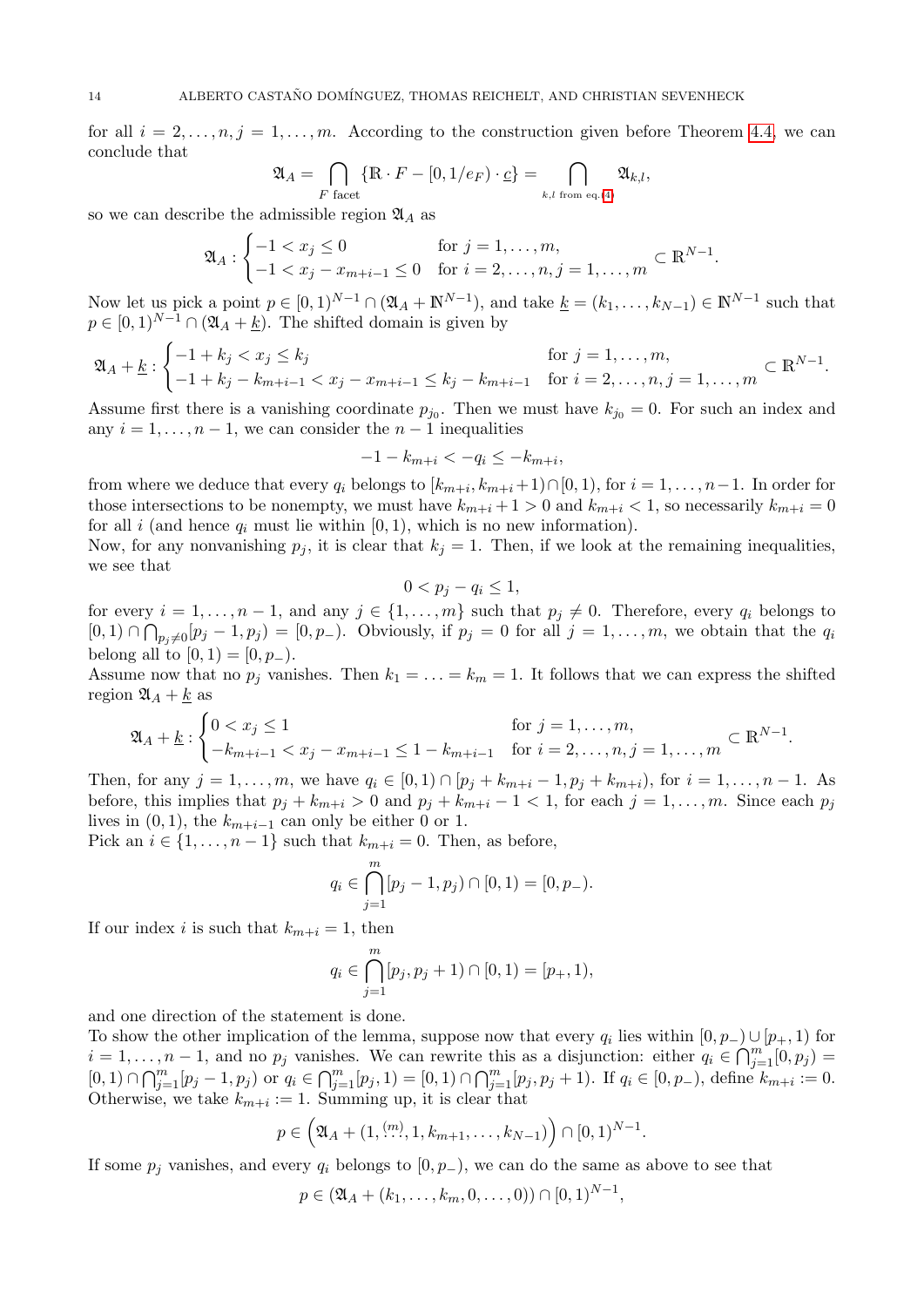where  $k_j$  vanishes if so does  $p_j$  and is equal to 1 if  $p_j \neq 0$ .

As a consequence of the above calculation of the set of admissible parameters, let us prove a result extending [\[CDS17,](#page-19-2) Theorem 3.24].

<span id="page-14-0"></span>**Theorem 5.7.** Let  $\alpha_1, \ldots, \alpha_n$  and  $\beta_1, \ldots, \beta_m$  be real numbers, lying on the interval  $(0,1)$  and increasingly ordered. Assume moreover that:

- No difference  $\alpha_i \beta_j$  is zero, for any  $i = 1, \ldots, n$  and  $j = 1, \ldots, m$ .
- After applying the bijection  $[0,1) \to S^1$  given by  $x \mapsto e^{2\pi ix}$ , all the images of the  $\alpha_i$  are at one arc of the unit circle, while those of the  $\beta_i$  find themselves at the complementary arc. (In other words and going back to the interval [0, 1], either no  $\alpha_i$  belongs to any interval  $(\beta_i, \beta_{i+1})$  or viceversa.)

Consider the operators P and H given by

$$
P = z2 \partial_z + (n - m)tz\partial_t + \varepsilon z \text{ and } H = \prod_{i=1}^n z(t\partial_t - \alpha_i) - t \prod_{j=1}^m z(t\partial_t - \beta_j),
$$

with  $\varepsilon = \sum_{j=1}^m \beta_j - \sum_{i=1}^n \alpha_i + N - 1$ . Let  $\widehat{\mathcal{H}}(\alpha_i; \beta_j)$  be the  $\mathcal{R}_{\mathbb{A}_z^1 \times \mathbb{G}_m}^{\text{int}}$ -module

$$
\widehat{\mathcal{H}}(\alpha_i;\beta_j):=\mathcal{O}_{\mathbb{A}_z^1\times\mathbb{G}_m}\langle z^2\partial_z,zt\partial_t\rangle/(P,H).
$$

Then,  $\widehat{\mathcal{H}}(\alpha_i;\beta_j)$  underlies a unique object of IrrMHM( $\mathbb{G}_m$ ) with associated  $\mathcal{D}_{\mathbb{G}_m}$ -module  $\mathcal{H}(\alpha_i;\beta_j)$ . It can be uniquely extended to an irreducible  $\mathcal{R}^{\text{int}}_{\mathbb{A}^1_x \times \mathbb{P}^1}$ -module underlying an object of IrrMHM  $(\mathbb{P}^1)$ .

*Proof.* Let us assume first that  $\alpha_1 = 0$ . Then, by the first assumption on the  $\alpha_i$  and the  $\beta_i$ , we have  $\beta_j \neq 0$  for every j. By the second assumption we can deduce that no  $\alpha_i$  is between any two  $\beta_j$ , but all of the  $\beta_j$  must be between two certain  $\alpha_i$ . Thanks to Lemma [5.6,](#page-12-1) this means that  $(\beta_1,\ldots,\beta_m,\alpha_2,\ldots,\alpha_n)$ belongs to  $\mathfrak{A}_A + \mathbb{N}^{N-1}$ , where A is the matrix of the beginning of the section. As a consequence, by Proposition [5.4](#page-10-0) and Remark [5.5](#page-11-0) we have that

$$
\text{For}_2\left(\text{FL}_{\text{MTM}}^{\psi} \left( \tilde{\mathcal{M}}_{A}^{\gamma} \right) \right) \cong \hat{\mathcal{H}}(\alpha_i; \beta_j)
$$

(recall that  $\tilde{\mathcal{M}}^{\gamma}_A$  is the algebraic integrable mixed twistor D-module with underlying  $\mathcal{R}^{\text{int}}_{A^N}$ -module  $\mathcal{R}^{F^H} \mathcal{M}^{\gamma}_A$ , i.e. such that  $\text{For}_2(\mathcal{M}^{\gamma}_A) = \mathcal{R}^{F^H} \mathcal{M}^{\gamma}_A$ . We have moreover that  $\mathcal{M}^{\gamma}_A \in \text{IrrMHM}(\mathbb{A}^N)$  and thanks to [\[Sab18,](#page-20-2) Cor. 0.5], we know that the functors entering in the definition of  $FL_{\text{MTM}}^{\psi}$  preserve the category of irregular mixed Hodge modules, so we conclude that  $\mathcal{H}(\alpha_i;\beta_j)$  underlies an element of IrrMHM $(\mathbb{G}_m)$ .

Assume now that  $\alpha_1 > 0$ . For any real number  $\eta$ , denote by  $\mathcal{K}_{\eta}$  the Kummer  $\mathcal{R}_{\mathbb{A}^1 \times \mathbb{G}_m}$ -module  $\mathcal{R}^{\rm int}_{\mathbb{A}^1\times\mathbb{G}_m}/(z^2\partial_z,tz\partial_t-z\eta).$ 

The tensor product of  $\mathcal{R}^{\text{int}}_{\mathbb{A}^1\times\mathbb{G}_m}$ -modules  $\widehat{\mathcal{H}}(\alpha_i;\beta_j)\otimes_{\mathcal{O}_{\mathbb{A}^1\times\mathbb{G}_m}}\widehat{\mathcal{K}}_{-\alpha_1}$  gives rise to the corresponding tensor product of twistor D-modules on  $\mathbb{G}_m$ . This product can be presented as  $\hat{\mathcal{H}}(\alpha'_i; \beta'_j)$ , where  $\alpha'_i = \alpha_i - \alpha_1$ for every i and  $\beta'_j = \beta_j - \alpha_1$  for every j. The assumptions on the parameters imply that  $\alpha'_1 = 0$  and the vector  $(\beta'_1,\ldots,\beta'_m,\alpha'_2,\ldots,\alpha'_n)$  lives in  $\mathfrak{A}_A+\mathbb{N}^{N-1}$ . Then, arguing as before, such tensor product is an irregular mixed Hodge module of exponential-Hodge origin. Since  $\mathcal{K}_{\alpha_1}$  is the faithful image of a mixed Hodge module on  $\mathbb{G}_m$ , the tensor product with it preserves the condition of being in IrrMHM( $\mathbb{G}_m$ ) due to [\[Sab18,](#page-20-2) Cor. 0.5], and so is the case of our original  $\mathcal{R}^{\text{int}}_{\mathbb{A}_z^1 \times \mathbb{G}_m}$ -module

$$
\widehat{\mathcal{H}}(\alpha_i;\beta_j)\cong\widehat{\mathcal{H}}(\alpha_i';\beta_j')\otimes_{\mathcal{O}_{\mathbb{A}^1\times\mathbb{G}_m}}\widehat{\mathcal{K}}_{\alpha_1}.
$$

This ends the statement on the existence. Let us prove now the claims on the unicity, as in [\[CDS17,](#page-19-2) Thm. 2.13], noting that the condition on the differences  $\alpha_i - \beta_i$  is equivalent to H being irreducible, and thus rigid (cf. [ibid., Prop. 2.5], noting that all the parameters belong to  $(0, 1)$ ).

Consider now any twistor D-module  $\hat{\mathcal{H}}'$  on  $\mathbb{G}_{m,t}$  whose underlying  $\mathcal{D}_{\mathbb{G}_{m,t}}$ -module is  $\mathcal{H}$ . Since the functor  $\Xi_{\text{DR}}$  is faithful by [\[Moc15a,](#page-19-5) Rem. 7.2.9], we have an injection of Hom groups

$$
\mathrm{Hom}_{\mathrm{MTM}(\mathbb{G}_{m,t})}(\widehat{\mathcal{H}}, \widehat{\mathcal{H}}') \hookrightarrow \mathrm{Hom}_{\mathcal{D}_{\mathbb{G}_{m,t}}}(\mathcal{H}, \mathcal{H}).
$$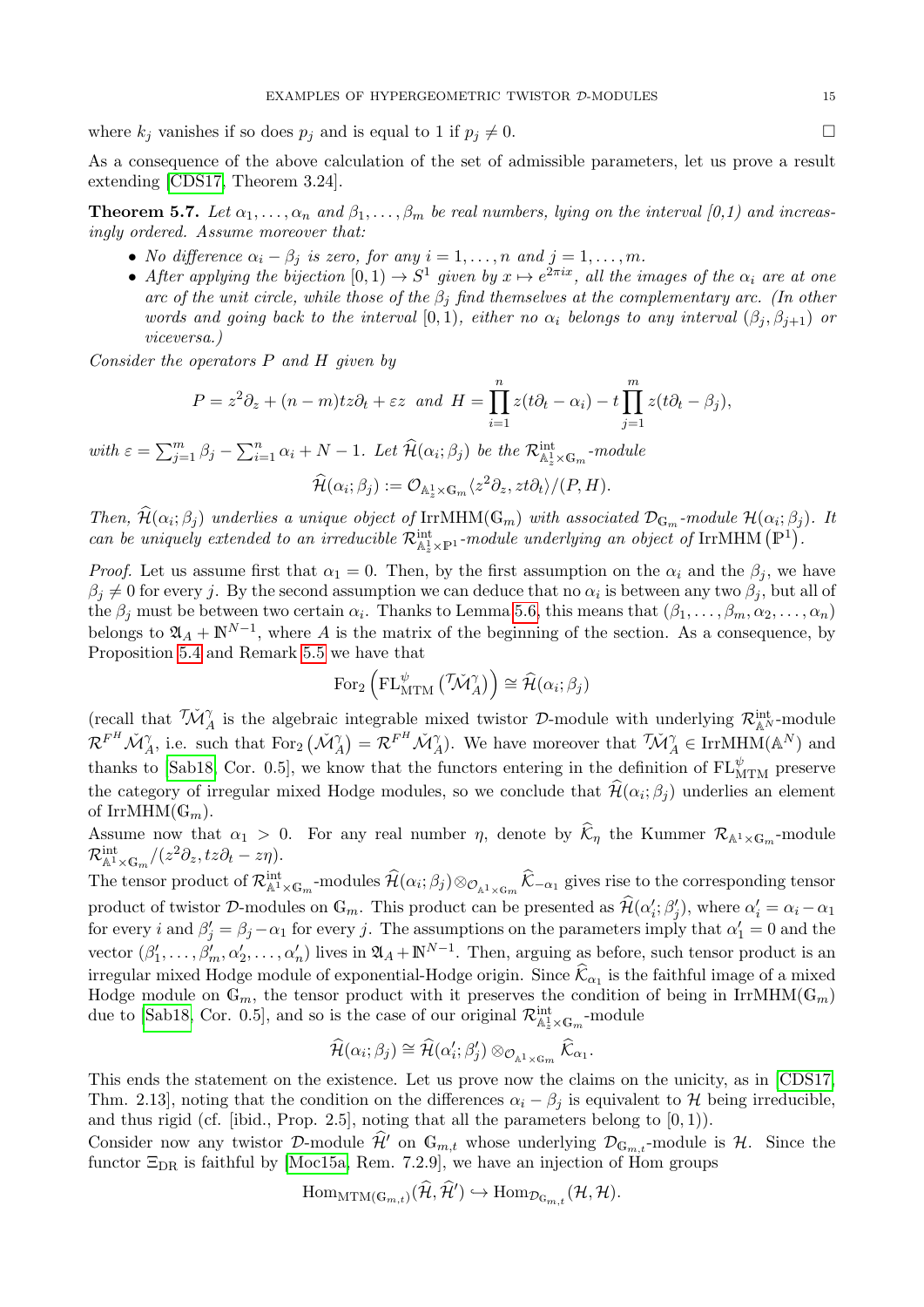But  $H$  is irreducible, so its only endomorphism is the identity and then the twistor  $D$ -module underlying  $H$  is unique.

On the other hand, let  $j : \mathbb{G}_{m,t} \hookrightarrow \mathbb{P}^1$  be the canonical inclusion and consider the  $\mathcal{D}_{\mathbb{P}^1}$ -module  $\mathcal{H}_{pr} := j_{\dagger +} \mathcal{H}$ . It is an irreducible holonomic  $\mathcal{D}_{\mathbb{P}^1}$ -module, because so is H by the assumption on the  $\alpha_i$ and the  $\beta_j$ . Then it gives rise to a unique pure integrable twistor D-module  $\widehat{\mathcal{H}}_{pr}$  on  $\mathbb{P}^1$  by [\[Moc11,](#page-19-8) Thm. 1.4.4] and [\[Sab18,](#page-20-2) Rem. 1.40]. In addition, its underlying  $\mathcal{D}_{p1}$ -module  $\mathcal{H}_{pr}$  is rigid, as H was. As a consequence, we can invoke [ibid., Thm. 0.7] and claim that such twistor  $\mathcal{D}$ -module on  $\mathbb{P}^1$  is in fact an object of IrrMHM( $\mathbb{P}^1$ ). Take now  $\hat{\mathcal{H}}' := j^+ \hat{\mathcal{H}}_{pr}$ , which is an irregular mixed Hodge module whose underlying  $\mathcal{D}_{\mathbb{G}_m}$  -module is  $\mathcal{H}$ , by [\[Moc15a,](#page-19-5) Prop. 14.1.24]. Then we must have, as was just shown,  $\hat{\mathcal{H}}' \cong \hat{\mathcal{H}}$ , so that the extension  $\hat{\mathcal{H}}_{pr}$  of  $\hat{\mathcal{H}}$  is unique, and we are done.

Remark 5.8. Let us consider the last theorem for the case  $m = n$ , that is, the case of regular hypergeometric systems. Consider  $\mathcal{H}$  as a  $\mathcal{R}_{\mathbb{A}^1_2 \times \mathbb{G}_m}$ -module only, as such it is isomorphic to  $\mathcal{R}_{\mathbb{A}^1_2 \times \mathbb{G}_m}/(H)$ , where now  $H = \prod_{i=1}^m z(t\partial_t - \alpha_i) - t \prod_{j=1}^{m^2} z(t\partial_t - \beta_j)$ .  $\mathcal{R}_{\mathbb{A}^1_z \times \mathbb{G}_m}$  is graded by degree in z (where z has degree 1), and since H is homogenous (which is not the case if  $n \neq m$ ), we see that  $\widehat{\mathcal{H}}$  is a graded  $\mathcal{R}_{\mathbb{A}^1_z \times \mathbb{G}_m}$ -module. It is obviously *strict*, i.e. it has no *z*-torsion, and then by [\[SS18,](#page-20-8) A.2.5(5)], we see that  $\mathcal{H}$  is the Rees module of a filtered  $\mathcal{D}_{\mathbb{G}_m}$ -module, namely, the (regular) hypergeometric module  $\mathcal{H}(\alpha_i;\beta_j)$  together with the filtration by order of differential operators. Notice also that if  $n = m$ , we have  $P = z^2 \partial_z + \varepsilon z$ , which implies that  $\widehat{\mathcal{H}}$  has an action by  $z \partial_z$  and that if we write  $\widehat{\mathcal{H}} = \bigoplus_k \widehat{\mathcal{H}}_k$ (grading with respect to z), then for any  $m \in \widehat{\mathcal{H}}_k$ , we have  $(z\partial_z)(m) = (k - \epsilon)m$ .

Now suppose that we have  $n = m$  and that additionally the hypotheses of the last theorem are satisfied, then since  $\widehat{\mathcal{H}}(\alpha_i;\beta_j)$  is the unique object in IrrMHM( $\mathbb{G}_m$ ) (lying actually in the essential image of MHM( $\mathbb{G}_m$ )) with underlying  $\mathcal{D}_{\mathbb{G}_m}$ -module  $\mathcal{H}(\alpha_i;\beta_j)$ , it is the Rees module of the filtered module  $(\mathcal{H}(\alpha_i;\beta_j), F^H_{\bullet})$ , where  $F^H_{\bullet}$  denotes the Hodge filtration of the complex variation of Hodge structures on  $\mathcal{H}(\alpha_i;\beta_j)$ . Hence  $F^H_{\bullet}\mathcal{H}(\alpha_i;\beta_j)=F^{\text{ord}}_{\bullet}\mathcal{H}(\alpha_i;\beta_j)$  in this case. Moreover, if we put

$$
R_k := \prod_{i=1}^k (t\partial_t - \alpha_i)
$$

for  $k = 0, \ldots, n-1$  (where  $R_0 := 1$ ), then  $(R_k)_{k=0,\ldots,n-1}$  is an  $\mathcal{O}_{\mathbb{G}_m}$ -basis of  $\mathcal{H}(\alpha_i, \beta_j)$  and yields a splitting of the Hodge filtration  $F^H_{\bullet}$ . In particular, we obtain that the Hodge numbers  $h^p(\mathcal{H}(\alpha_i;\beta_j)) =$  $\dim \left( F_k^H/F_{k-1}^H \right)$  are all equal to one. This is consistent with [\[Fed17,](#page-19-9) Thm. 1] (up to an overall shift, as noticed in that theorem) in the version of [\[CDS17,](#page-19-2) Proposition 2.6], since under the assumption of Theorem [5.7,](#page-14-0) the function  $\#\{j : \beta_j < \alpha_k\}$  is constant.

We will finish this section with a calculation of an irregular Hodge filtration, similar to the last section of [\[CDS17\]](#page-19-2). In that reference, the authors computed such a filtration in the case where the hypergeometric  $\mathcal{D}$ -module had a purely irregular singularity at infinity, that is, it was of type  $(n, 0)$ . It is immediate to see that for modules of type  $(n, 1)$ , the second assumption of Theorem [5.7](#page-14-0) holds true, so that we obtain an explicit description of the  $\mathcal{R}^{\text{int}}_{\mathbb{A}^1_z \times \mathbb{G}_m}$ -module underlying the irregular Hodge module with associated  $\mathcal{D}_{\mathbb{G}_m}$ -module  $\mathcal{H}(\alpha_1,\ldots,\alpha_n;\beta)$ . In the sequel, we are going to compute the irregular Hodge filtration of such modules of type  $(n, 1)$ .

Let us recall the conventions and notations used in [\[CDS17,](#page-19-2) § 4] (cf. [\[Sab18,](#page-20-2) Not. 2.1]). We will deal with the classical hypergeometric D-module  $\mathcal{H} = \mathcal{H}(\alpha_i; \beta)$ , where the  $\alpha_i$  and  $\beta$  are  $n+1$  real numbers belonging to the interval [0, 1]. We will denote by  $\hat{\mathcal{H}}$  both its associated algebraic, integrable twistor D-module on  $\mathbb{G}_m$  and its underlying  $\mathcal{R}_{\mathbb{A}_z^1\times\mathbb{G}_m}^{\text{int}}$ -module (as in the statement of Theorem [5.7\)](#page-14-0). From now on, we will write  $\mathcal{X}, \, ^\theta \mathcal{X}$  and  $^{\tau}\mathcal{X}$  meaning the products  $\mathbb{A}_z^1 \times \mathbb{G}_{m,t}, \, \mathcal{X} \times \mathbb{G}_{m,\theta}$ , and  $\mathcal{X} \times \mathbb{A}_\tau^1$ , respectively, where  $\theta = 1/\tau$ . Finally, we will write  $\tau \chi_0 = \mathcal{X} \times {\tau = 0} \subset {\tau \chi}$ .

**Theorem 5.9.** Let real numbers  $\alpha_1, \ldots, \alpha_n, \beta \in [0, 1)$  be given. Suppose that  $\alpha_1 \leq \ldots \leq \alpha_n$  and that moreover  $\alpha_i - \beta \notin \mathbb{Z}$  for all  $i = 1, \ldots, n$ . For each  $k = 1, \ldots, n$ , set  $\rho(k) = -(n-1)\alpha_k + k$ . Then the jumping numbers of the irregular Hodge filtration of  $\mathcal{H} = \mathcal{H}(\alpha_i;\beta)$  are, up to an overall real shift, the numbers  $\rho(k)$ . The irregular Hodge numbers are the multiplicities of those jumping numbers, or equivalently, the nonzero values of  $|\rho^{-1}(x)|$ , for x real.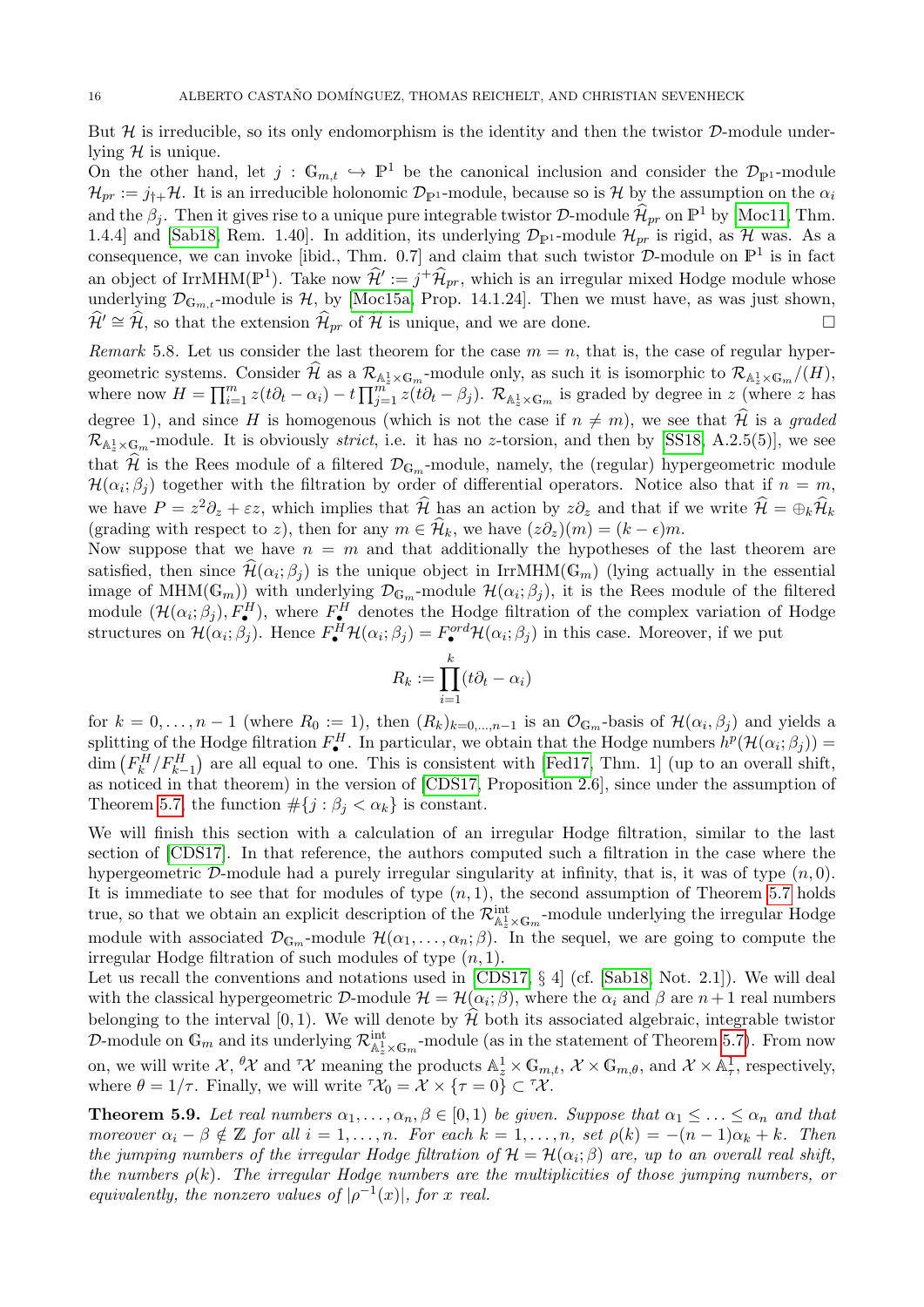Moreover, let  $\nu_{\alpha}(k) = \lceil -\alpha + k - \varepsilon - (n-1)\alpha_{k+1} \rceil$  (recall from Theorem [5.7](#page-14-0) that  $\varepsilon = \beta - \sum_{i=1}^{n} \alpha_i + n$ ). Let us consider the operators

$$
\bar{Q}_k = (-(n-1))^k \prod_{i=1}^k (t\partial_t - \alpha_i)
$$

for  $k = 0, \ldots, n-2$  (where the empty product equals one) and

$$
\bar{Q}_{n-1} = (-(n-1))^{n-1} \prod_{i=1}^{n-1} (t\partial_t - \alpha_i) + \frac{(-(n-1))^{n-1}t(\beta - \alpha_1)}{1 + \alpha_1 - \alpha_n} \bar{Q}_0.
$$

Then, the irregular Hodge filtration  $F_{\bullet}^{\text{irr}}\mathcal{H}$  is given by

$$
F^{\rm irr}_{\alpha+j} \mathcal{H} = \bigoplus_{k:j \ge \nu_\alpha(k)} \mathcal{O}_X \bar{Q}_k.
$$

Remark 5.10. In general, the procedure given below can be of use to find an explicit expression for the irregular Hodge filtration, not only the numbers, of any hypergeometric of type  $(n, m)$ , provided both assumptions from Theorem [5.7](#page-14-0) are fulfilled. However, the calculations become soon too cumbersome to be included here.

*Proof.* We will mimic the arguments of  $[CDS17, \S 4]$ , providing almost no proof of the claims which are similar to some therein.

We must first consider the rescaling of  $\hat{\mathcal{H}}$ : this is the inverse image  ${}^{\theta}\hat{\mathcal{H}} := \mu^* \mathcal{H}$  (as  $\mathcal{O}_{\theta\chi}$ -module), endowed with a natural action of  $\mathcal{R}_{\theta\chi}^{\text{int}}$  as depicted in [\[Sab18,](#page-20-2) 2.4] (note that  $\theta = \tau^{-1}$ ), where  $\mu$  is the morphism given in [ibid., Not. 2.1] by

$$
\mu: \quad \begin{array}{rcl} \theta \mathcal{X} & \to & \mathcal{X} \\ (z,t,\theta) & \mapsto & (z\theta,t). \end{array}
$$

In this sense, we can apply the same argument of [\[CDS17,](#page-19-2) Prop. 4.1] to get that the  $\mathcal{R}_{\theta\chi}^{int}$ -module  $\theta \hat{\mathcal{H}}$  associated with  $\hat{\mathcal{H}}$  can be presented as  $\mathcal{R}_{\theta \chi}^{\text{int}}/(P,{}^{\theta}R,{}^{\theta}H)$ , where  $P = z^2 \partial_z + (n - m)tz\partial_t + \varepsilon z$  as in Theorem [5.7,](#page-14-0)  ${}^{\theta}R = z^2 \partial_z - z\theta \partial_{\theta}$  and

$$
{}^{\theta}\!H = \prod_{i=1}^{n} z\theta(t\partial_t - \alpha_i) - tz\theta(t\partial_t - \beta).
$$

Now we have to invert  $\theta$  to obtain an  $\mathcal{R}_{\tau\chi}^{\text{int}}(*\tau\chi_0)$ -module  $\tau\hat{\mathcal{H}}$ , to work in the setting given by [\[Sab18,](#page-20-2) §2.3]. In this sense, we will denote by  $\hat{\mathcal{H}}$  the  $\mathcal{R}_{\tau\chi}^{\text{int}}(*\tau\chi_0)$ -module  $(\mathrm{id}_{\mathcal{X}}\times(j\circ\mathrm{inv}))_*\hat{\mathcal{H}}$ , where  $\mathrm{inv}:$  $\mathbb{G}_{m,\theta} \to \mathbb{G}_{m,\tau}$  is the inversion operator  $\theta \mapsto \tau^{-1}$  and  $j: \mathbb{G}_{m,\tau} \to \mathbb{A}^1_\tau$  is the canonical inclusion. Then it is easy to see that  $T\hat{\mathcal{H}} = \mathcal{R}_{\tau\mathcal{X}}^{\text{int}}(*^{\tau}\mathcal{X}_0)/(P, {}^{\tau}\!R, {}^{\tau}\!H)$ , with P as always,  ${}^{\tau}\!R = z^2 \partial_z + z\tau \partial_{\tau}$  and

$$
{}^{\tau}H = \prod_{i=1}^{n} \frac{z}{\tau}(t\partial_t - \alpha_i) - t\frac{z}{\tau}(t\partial_t - \beta).
$$

The next step is forming the basis of  $\pi \hat{\mathcal{H}}$  as a  $\mathcal{O}_{\tau\chi}(*\tau\mathcal{X}_0)$ -module. Let it be given by

$$
Q_k = (-(n-1))^k \prod_{i=1}^k \frac{z}{\tau} (t \partial_t - \alpha_i)
$$

for  $i = 0, \ldots, n-2$  and

$$
Q_{n-1} = (-(n-1))^{n-1} \prod_{i=1}^{n-1} \frac{z}{\tau} (t\partial_t - \alpha_i) + \frac{(-(n-1))^{n-1} t(\beta - \alpha_1)}{1 + \alpha_1 - \alpha_n} Q_0.
$$

It is indeed a basis: we can use the expressions of <sup> $\tau$ </sup>R and P to replace the classes of  $z\tau\partial_\tau$  and  $z^2\partial_z$ , respectively, in terms of  $zt\partial_t$ . Now  $\hat{\mathcal{H}}$  is generated as a  $\mathcal{O}_{\tau\chi}(*\hat{\mathcal{X}}_0)$ -module by the powers of  $zt\partial_t$ , and we can get rid of those of exponent greater than  $n-1$  using  $H$ . The remaining n powers can be expressed as a linear combination of the  $Q_i$ , forming a triangular matrix (almost diagonal in fact), so the latter conform a basis as well.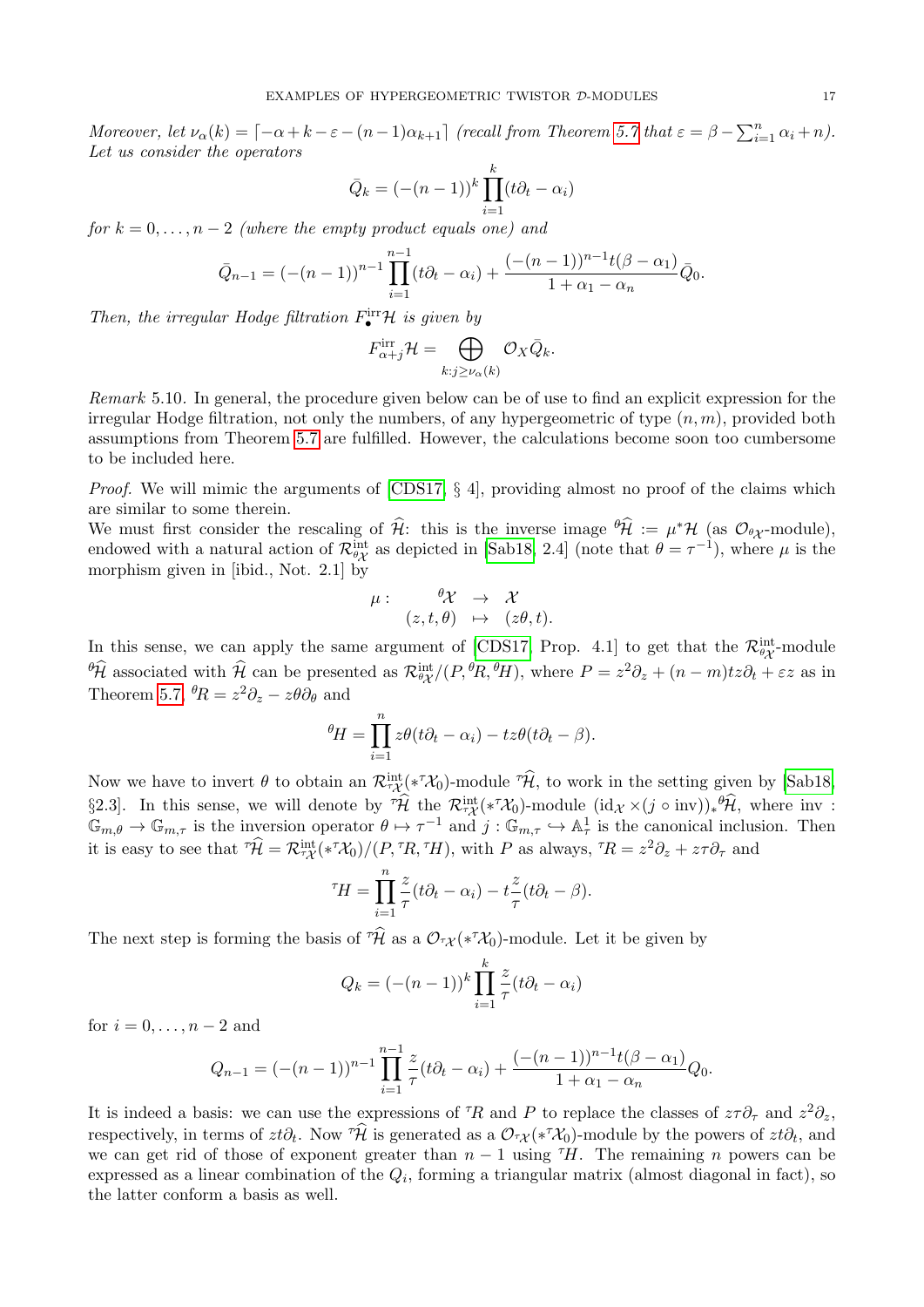One could wonder about the odd expression of the  $Q_i$ . In the case with no betas of [\[CDS17\]](#page-19-2), the basis considered there was formed just by the successive products  $\prod_{i=1}^{k} \frac{z}{\tau}$  $\frac{z}{\tau}(t\partial_t - \alpha_i)$ , up to some constant. In this case, such a basis does not provide a connection matrix solving the Birkhoff problem with a diagonal matrix as a coefficient of the pole at infinity in z, which would give us a way to read the spectrum from that matrix (cf. [\[GMS09,](#page-19-10) Prop. 4.8]). As a consequence, we have to adapt such initial basis, and that is how we get the  $Q_i$ . Let us write the connection matrix explicitly. Let  $c = (\beta - \alpha_1)/(1 + \alpha_1 + \alpha_n)$ , in such a way that

$$
Q_{n-1} = (-(n-1))^{n-1} \prod_{i=1}^{n-1} \frac{z}{\tau} (t\partial_t - \alpha_i) + (-(n-1))^{n-1} ctQ_0.
$$

A similar (but longer) calculation to the proof of [\[CDS17,](#page-19-2) Lem. 4.3] shows that the integrable connection arising from the  $\mathcal{R}^{\text{int}}_{\tau\mathcal{X}}(*^{\tau}X_0)$ -module structure associated with  $\tau\hat{\mathcal{H}}$  has the following matrix form:

$$
\nabla \underline{Q} = \underline{Q}\left((\tau A_0 + z A_\infty) \frac{dz}{z^2} + (-\tau A_0 + z A'_\infty) \frac{dt}{(n-1)zt} - (\tau A_0 + z A_\infty) \frac{d\tau}{z\tau}\right).
$$

There, if  $n > 2$ ,  $A_0$ ,  $A'_{\infty}$  and  $A_{\infty}$  are the matrices

<span id="page-17-1"></span>(5) 
$$
A_0 = \begin{pmatrix} 0 & \cdots & -(-(n-1))^{n-1}ct & 0 \\ 1 & \ddots & & (-(n-1))^{n-1}(c+1)t \\ & \ddots & 0 & & \vdots \\ & & 1 & 0 \end{pmatrix},
$$

$$
A'_{\infty} = \text{diag}((n-1)\alpha_1, \dots, (n-1)\alpha_n) \text{ and } A_{\infty} = \text{diag}(0, 1, \dots, n-1) - \varepsilon I_n - A'_{\infty}.
$$

If  $n = 2$ , we have

<span id="page-17-2"></span>(6) 
$$
A_0 = \begin{pmatrix} ct & c(c+1)t^2 \\ 1 & (c+1)t \end{pmatrix}, A'_\infty = \begin{pmatrix} \alpha_1 & 0 \\ 0 & \alpha_2 \end{pmatrix} \text{ and } A_\infty = \text{diag}(0,1) - \varepsilon I_2 - A'_\infty.
$$

Finally, the irregular Hodge filtration is obtained from a suitable V-filtration along the divisor  $\tau = 0$ defined on  $\mathcal{H}$ , which is called  $\mathcal{V}$ -filtration (the new symbol  $\mathcal{V}$  is to make clear the variety over which we are working; note the same convention in [\[Sab18\]](#page-20-2), from Remark 2.20 on). We are actually to define a filtration on  $\hat{\mathcal{H}}$ , and then prove that it equals the  $\hat{\mathcal{H}}$ -filtration, following [\[Moc15a,](#page-19-5) §2.1.2]. Let us consider then

$$
\mathcal{U}_{\alpha} \hat{\mathcal{H}} := \left\{ \sum_{k=0}^{n-1} f_k \tau^{\nu_k} Q_k : f_k \in \mathcal{O}_{\tau \chi}, \ \max(k - (n-1)\alpha_{k+1} - \varepsilon - \nu_k) \le \alpha \right\},
$$
  

$$
\mathcal{U}_{<\alpha} \hat{\mathcal{H}} := \left\{ \sum_{k=0}^{n-1} f_k \tau^{\nu_k} Q_k : f_k \in \mathcal{O}_{\tau \chi}, \ \max(k - (n-1)\alpha_{k+1} - \varepsilon - \nu_k) < \alpha \right\},
$$

for any  $\alpha \in \mathbb{R}$ .

<span id="page-17-0"></span>(7)

The  $\mathcal{U}_{\alpha} \hat{\mathcal{H}}$  form an increasing filtration, indexed by the real numbers but with a discrete set of jumping numbers, such that  $\tau^{\tau}U_{\alpha}^{\tau}\hat{\mathcal{H}} = U_{\alpha-1}^{\tau}\hat{\mathcal{H}}$  for any  $\alpha$  (those are conditions i and ii' in [\[Moc15a,](#page-19-5) § 2.1.2]). As usual, the graded piece associated with  $\alpha$  is  $\operatorname{Gr}_{\alpha}^{\mathcal{TU}} \hat{\mathcal{H}} = \mathcal{U}_{\alpha} \hat{\mathcal{H}} / \mathcal{U}_{\leq \alpha} \hat{\mathcal{H}}.$ 

In [\(7\)](#page-17-0), all the exponents  $\nu_k$  of the powers of  $\tau$  accompanying the  $f_kQ_k$  satisfy that  $\nu_k \geq -\alpha$  +  $k - (n-1)\alpha_{k+1} - \varepsilon$ . Then we can define the steps of the filtration in the same alternative way as in [\[CDS17,](#page-19-2) Rem. 4.5] as the free  $\mathcal{O}_{7\chi}$ -modules of finite rank

(8) 
$$
^{\mathcal{T}}\mathcal{H} = \bigoplus_{k=0}^{n-1} \mathcal{O}_{^{\tau}\mathcal{X}} \cdot \tau^{\nu_{\alpha}(k)}Q_k,
$$

where  $\nu_{\alpha}(k) = \lceil -\alpha + k - \varepsilon - (n-1)\alpha_{k+1} \rceil$ . With that expression, it is clear that the graded pieces  $\mathrm{Gr}^{\tau_U \tau \widehat{\mathcal{H}}}_{\alpha}$  are

<span id="page-17-3"></span>
$$
\text{Gr}_{\alpha}^{\tau_U\tau}\widehat{\mathcal{H}} = \bigoplus_{k=0}^{n-1} \mathcal{O}_{\mathcal{X}}\cdot\tau^{\nu_{\alpha}(k)}Q_k,
$$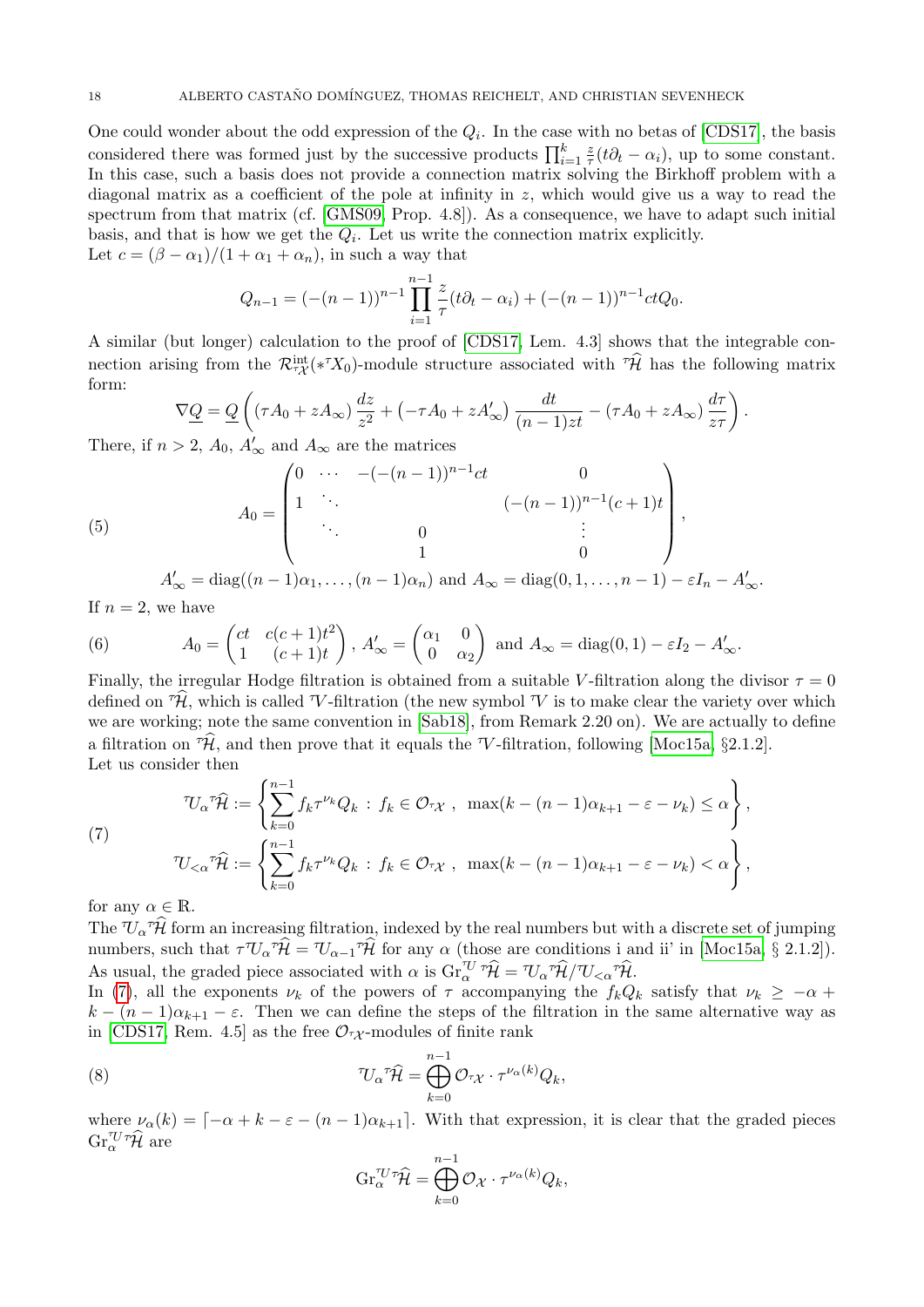which are strict  $\mathcal{R}_{\mathcal{X}}$ -modules (condition iv in [\[Moc15a,](#page-19-5) § 2.1.2]).

The next step in the proof is proving that  $\hat{\mathcal{H}}$  is strictly R-specializable along  $\mathcal{H}_0$  and its  $\mathcal{V}$ -filtration is actually given by the  $\mathcal{U}_{\alpha} \hat{\mathcal{H}}$ . Although the proof is similar to that of [\[CDS17,](#page-19-2) Prop. 4.6], we have to adapt it a bit to our case here.

After what we already showed, it remains to show conditions iii' and v of  $[{\rm Moc15a}, \S 2.1.2]$  and prove that the  $\mathcal{U}_{\alpha} \hat{\mathcal{H}}$  are coherent  $V_0 \mathcal{R}_{\mathcal{X}}$ -modules. Let us start by the second condition. Consider then the mappings p, e given by

$$
(\mathfrak{p}, \mathfrak{e}) : \mathbb{R} \times \mathbb{C} \longrightarrow \mathbb{R} \times \mathbb{C} \n(\beta, \omega) \longrightarrow (\beta + 2\Re(z\bar{\omega}), -\beta z + \omega - \bar{\omega}z^2)
$$

We must check that the operator  $z\tau\partial_{\tau} - \mathfrak{e}(\beta,\omega)$  is nilpotent on the graded pieces  $\text{Gr}_{\alpha}^{\mathcal{U}}\hat{\tau}\hat{\mathcal{H}}$  only for a finite amount of  $(\beta, \omega) \in \mathcal{K} := {\beta + 2\Re(z_0\bar{\omega}) = \alpha}$ , for any value  $z_0$  of z. Moreover, those  $(\beta, \omega)$ should belong in fact to  $\mathbb{R} \times \{0\}$  (cf. [\[Sab18,](#page-20-2) §1.3.a]), if we want to obtain the R-specializability.

Take then  $(\beta, \omega) \in \mathcal{K}$  and  $f\tau^{\nu}Q_k \in \mathcal{U}_{\alpha} \hat{\mathcal{H}}$ , with  $f \in \mathcal{O}_{\tau}$ . We must have that  $k-(n-1)\alpha_{k+1}-\varepsilon-\nu \leq \alpha$ . Assume that  $n > 2$  and  $k < n - 2$ . Thanks to the matrix form [\(5\)](#page-17-1) we know that

$$
(z\tau\partial_{\tau} - \mathfrak{e}(\beta,\omega))f\tau^{\nu}Q_{k} = (z\tau\partial_{\tau} + (\nu + (n-1)\alpha_{k+1} + \varepsilon - k + \beta)z - \omega + \bar{\omega}z^{2})(f)\tau^{\nu}Q_{k} - f\tau^{\nu+1}Q_{k+1}.
$$

Recall that the  $\alpha_i$  are increasingly ordered, lying within the interval [0, 1). Thus  $f\tau^{\nu+1}Q_{k+1}$  lives in  $^T\!U_{\alpha}$ <sup> $\tau$ </sup> $\widehat{\mathcal{H}}$ , for

$$
k+1-(n-1)\alpha_{k+2}-\varepsilon-\nu-1 \leq ((k+1)-(n-1)\alpha_{k+2}-\varepsilon)-(k-n\alpha_{k+1}-\varepsilon))-1+\alpha \leq \alpha.
$$

Now we should look at what happens to the class of  $f\tau^{\nu+1}Q_{k+1}$  in the  $\alpha$ -graded piece of  $\widehat{H}$ . Note that  $[f\tau^{\nu}Q_{k}] \neq 0$  if and only if  $\nu + (n-1)\alpha_{k+1} + \varepsilon - k + \alpha = 0$ , so

$$
(z\tau\partial_{\tau} - \mathfrak{e}(\beta,\omega))f\tau^{\nu}Q_{k} = (z\tau\partial_{\tau} + (\beta-\alpha)z - \omega + \bar{\omega}z^{2})(f)\tau^{\nu}Q_{k} - f\tau^{\nu+1}Q_{k+1} =
$$

$$
= (z\tau\partial_{\tau} - 2\Re(z_{0}\bar{\omega})z - \omega + \bar{\omega}z^{2})(f)\tau^{\nu}Q_{k} - f\tau^{\nu+1}Q_{k+1}.
$$

Now notice that  $\tau$  divides  $\tau \partial_{\tau}(f)$ , so in fact  $z\tau \partial_{\tau}(f)\tau^{\nu}Q_{k} \in U_{\alpha-1}\tilde{\mathcal{H}}$  and then we can further reduce our expression to

$$
(z\tau\partial_{\tau} - \mathfrak{e}(\beta,\omega))f\tau^{\nu}Q_{k} = (-\omega - 2\Re(z_{0}\bar{\omega})z + \bar{\omega}z^{2})f\tau^{\nu}Q_{k} - f\tau^{\nu+1}Q_{k+1}.
$$

On the other hand,  $\tau^{\nu+1}Q_{k+1}$  does not vanish either in  $\text{Gr}_{\alpha}^{\tau U}$   $\hat{\mathcal{H}}$  if and only if  $\alpha_{k+2} = \alpha_{k+1}$ . Indeed, we know that  $\nu + (n-1)\alpha_{k+1} + \varepsilon - k + \alpha = 0$ , so doing the same as before,  $k+1-(n-1)\alpha_{k+2}-\varepsilon - \nu - 1 =$  $\alpha + (n-1)(\alpha_{k+2} - \alpha_{k+1})$  and the claim follows. Furthermore, in order to  $(z\tau \partial_\tau - \mathfrak{e}(\beta,\omega))$  to vanish, we should impose that  $\omega = 0$ , just by looking at the coefficients of the powers of z in the expression for  $f$ .

If  $k = n - 2$ , we obtain from [5](#page-17-1) that

$$
(z\tau\partial_{\tau} - \mathfrak{e}(\beta,\omega))f\tau^{\nu}Q_{n-2} = (z\tau\partial_{\tau} + (\nu + (n-1)\alpha_{n-1} + \varepsilon - (n-2) + \beta)z - \omega + \bar{\omega}z^{2})(f)\tau^{\nu}Q_{n-2} - f\tau^{\nu+1}Q_{n-1} + f\tau^{\nu+1}(-(n-1))^{n-1}ctQ_{0}.
$$

Since  $-(n-1)\alpha_1 - \varepsilon - \nu - 1 \leq -(n-1)(\alpha_1 - \alpha_{n-1} + 1) + \alpha < \alpha$  because  $\alpha_{n-1} < \alpha_1 + 1$ , the last summand above belongs to  $\mathcal{U}_{\leq \alpha}$   $\hat{\mathcal{H}}$ , and then the argument can follow as with  $k < n - 2$ .

Now if  $k = n - 1$ , then everything would be the same again as before except we get the additional summand  $-\tau^{\nu+1}Q_{k+1}$ , which becomes  $-f\tau^{\nu+1}(-(n-1))^{n-1}(c+1)tQ_1$ , whose class vanishes in the graded piece under consideration, too. Indeed,

$$
1 - (n - 1)\alpha_2 - \varepsilon - \nu - 1 \leq -(n - 1)(\alpha_2 - \alpha_n + 1) + \alpha < \alpha,
$$

for  $\alpha_n < \alpha_2 + 1$ .

In conclusion,  $(z\tau \partial_{\tau} - \mathfrak{e}(\beta,\omega))^l f\tau^{\nu}Q_k$  can only vanish in  $\text{Gr}_{\alpha}^{\tau\nu} \tau \hat{\mathcal{H}}$  if  $\alpha = \beta$  (and then  $\omega = 0$ ), and does not do so until we get to an index  $k+l$  such that  $\alpha_{k+l}$  is strictly bigger than  $\alpha_k$ . Since there is a finite set of indexes,  $(z\tau \partial_{\tau} - \mathfrak{e}(\beta,\omega))$  is nilpotent, of nilpotency index *n* at most.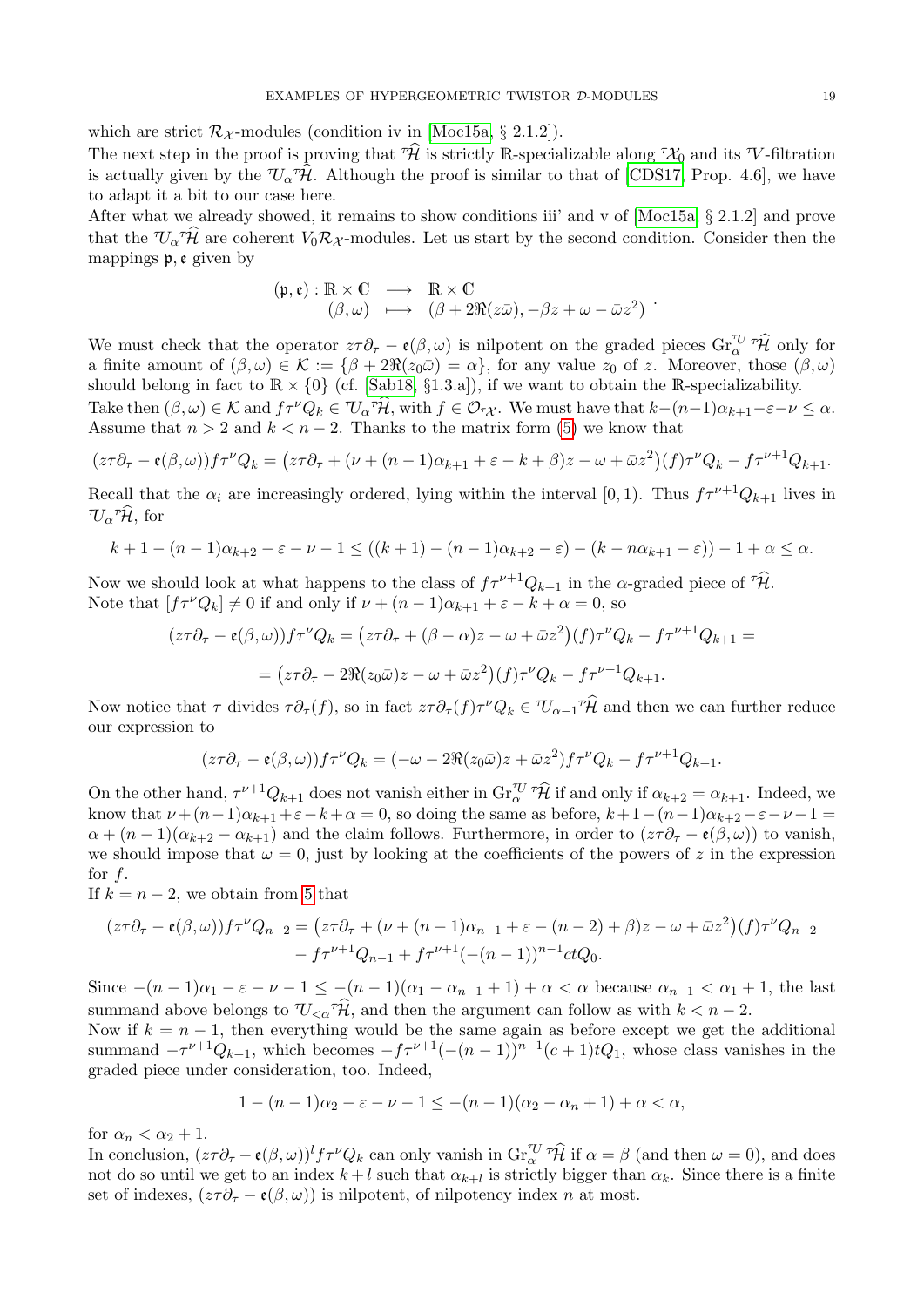When  $n = 2$ , we notice from [\(6\)](#page-17-2) that we have two possibilities. If  $k = 0$ , everything is the same as with  $k = n - 2$  for  $n > 2$ , and if  $k = 1$ ,

$$
(z\tau\partial_{\tau} - \mathfrak{e}(\beta,\omega))f\tau^{\nu}Q_1 = (z\tau\partial_{\tau} + (\nu + \alpha_2 + \varepsilon - 1 + \beta)z - \omega + \bar{\omega}z^2)(f)\tau^{\nu}Q_1
$$
  
+ 
$$
f\tau^{\nu+1}(c+1)tQ_1 + f\tau^{\nu+1}c(c+1)t^2Q_0.
$$

Here the argument runs similarly as in the general case.

Condition iii' can be rephrased as  $z\tau \partial_{\tau} \mathcal{U}_{\alpha} \hat{\tau} \hat{\mathcal{H}} \subseteq \mathcal{U}_{\alpha} \hat{\tau} \hat{\mathcal{H}}$ , using that  $\mathcal{U}_{\alpha} \hat{\tau} \hat{\mathcal{H}} = \tau \mathcal{U}_{\alpha+1} \hat{\tau} \hat{\mathcal{H}}$ , and that follows essentially from the same argument used to prove condition v above. Last, since  $V_0 \mathcal{R}_{\mathcal{X}} =$  $\mathcal{O}_{\tau\chi}\langle z\partial_t, z\tau\partial_\tau\rangle$ , it is clear from the computations above and the alternative expression [\(8\)](#page-17-3) for the filtration steps that they are cyclic  $V_0\mathcal{R}_{\mathcal{X}}$ -modules, and then coherent. Summing up and noting that all the calculations performed were in fact independent of  $z_0$ ,  $\hat{\mathcal{H}}$  is strictly R-specializable along  $\hat{\mathcal{H}}_0$ and the  $\mathcal{U}_{\bullet} \hat{\mathcal{H}}$  form its  $\mathcal{V}$ -filtration.

We can finally show the expression for the irregular Hodge filtration and then the irregular Hodge numbers like in [\[CDS17,](#page-19-2) Thm. 4.7]. Since we know that  $\mathcal{H}$  underlies an object in IrrMHM( $\mathbb{G}_{m,t}$ ) by Theorem [5.7,](#page-14-0) we deduce by [\[Sab18,](#page-20-2) Def. 2.52] that  $\hat{\mathcal{H}}$  is well-rescalable (cf. [ibid., Def. 2.19]) and so we can apply [ibid., Def. 2.22]. After formula [\(8\)](#page-17-3), we clearly have

$$
i_{\tau=z}^* \mathcal{V}_{\alpha}^* \hat{\mathcal{H}} = \mathcal{V}_{\alpha}^* \hat{\mathcal{H}} / (\tau - z) \mathcal{V}_{\alpha}^* \hat{\mathcal{H}} = \bigoplus_k \mathcal{O}_{\mathcal{X}} z^{\nu_{\alpha}(k)} \bar{Q}_k,
$$

which is free z-graded of finite rank. Denote by  $\pi$  the projection  $\mathcal{X} \to \mathbb{G}_{m,t}$ . Then, the z-adic filtration on  $\pi^* \mathcal{H}[z^{-1}]$  induces a filtration on  $i_{\tau=z}^* \nabla_\alpha^* \hat{\mathcal{H}}$ , given by

$$
F_r i_{\tau=z}^* \nabla_\alpha {}^\tau \widehat{\mathcal{H}} := \bigoplus_{s \le r} \left( \bigoplus_{k \,:\, \nu_\alpha(k) \le s} \mathcal{O}_{\mathbb{G}_{m,t}} \bar{Q}_k \right) z^s.
$$

Then,  $\operatorname{Gr}^F\left(i_{\tau=z}^* \mathbb{U}_\alpha{}^\tau \mathcal{\widehat{H}}\right)$  is the Rees module associated to a new good filtration  $F^{\rm irr}_{\alpha+\bullet}\mathcal{H}$  on  $\mathcal{H}$ , for some  $k = 0, \ldots, n-1$ , which is the irregular Hodge filtration. More concretely,  $F_{\bullet}^{\text{irr}}\mathcal{H}$  is given by

$$
F^{\operatorname{irr}}_{\alpha+j}\mathcal{H}=\bigoplus_{k\,:\,\nu_\alpha(k)\leq j}\mathcal{O}_{\mathbb{G}_{m,t}}\bar{Q}_k.
$$

Therefore, its jumping numbers are  $-\varepsilon + j - 1 - (n-1)\alpha_j$  for  $j = 1, \ldots, n$ . Since the irregular Hodge filtration is defined up to an overall real shift, we can normalize the jumping numbers to  $j - (n-1)\alpha_j$ and the irregular Hodge numbers will be their multiplicities.  $\Box$ 

### **REFERENCES**

- <span id="page-19-2"></span>[CDS17] Alberto Castaño Domínguez and Christian Sevenheck, Irregular Hodge filtration of some confluent hypergeometric systems, preprint arXiv:1707.03259 [math.AG], 2017.
- <span id="page-19-0"></span>[ESY17] Hélène Esnault, Claude Sabbah, and Jeng-Daw Yu, E<sub>1</sub>-degeneration of the irregular Hodge filtration, J. Reine Angew. Math. 729 (2017), 171–227, with an appendix by Morihiko Saito.
- <span id="page-19-9"></span>[Fed17] Roman Fedorov, Variations of Hodge structures for hypergeometric differential operators and parabolic Higgs bundles, Int. Math. Res. Not. IMRN (2017), rnx044.
- <span id="page-19-3"></span>[GGZ87] I. M. Gel'fand, M. I. Graev, and A. V. Zelevinskiı̆, *Holonomic systems of equations and series of hypergeometric* type, Dokl. Akad. Nauk SSSR 295 (1987), no. 1, 14-19.

<span id="page-19-10"></span>[GMS09] Ignacio de Gregorio, David Mond, and Christian Sevenheck, Linear free divisors and Frobenius manifolds, Compositio Mathematica 145 (2009), no. 5, 1305–1350.

<span id="page-19-4"></span>[GZK89] I. M. Gel'fand, A. V. Zelevinskiĭ, and M. M. Kapranov, Hypergeometric functions and toric varieties, Funktsional. Anal. i Prilozhen. 23 (1989), no. 2, 12–26.

<span id="page-19-7"></span>[Kat90] Nicholas M. Katz, Exponential sums and differential equations, Annals of Mathematics Studies, vol. 124, Princeton University Press, Princeton, NJ, 1990.

<span id="page-19-1"></span>[KKP17] Ludmil Katzarkov, Maxim Kontsevich, and Tony Pantev, Bogomolov-Tian-Todorov theorems for Landau-Ginzburg models, J. Differential Geom. 105 (2017), no. 1, 55–117.

<span id="page-19-6"></span>[MMW05] Laura Felicia Matusevich, Ezra Miller, and Uli Walther, Homological methods for hypergeometric families, J. Amer. Math. Soc. 18 (2005), no. 4, 919–941.

- <span id="page-19-8"></span>[Moc11] Takuro Mochizuki, Wild harmonic bundles and wild pure twistor D-modules, Astérisque (2011), no. 340, x+607.
- <span id="page-19-5"></span>[Moc15a] , Mixed twistor D-modules, Lecture Notes in Mathematics, vol. 2125, Springer, Cham, 2015.